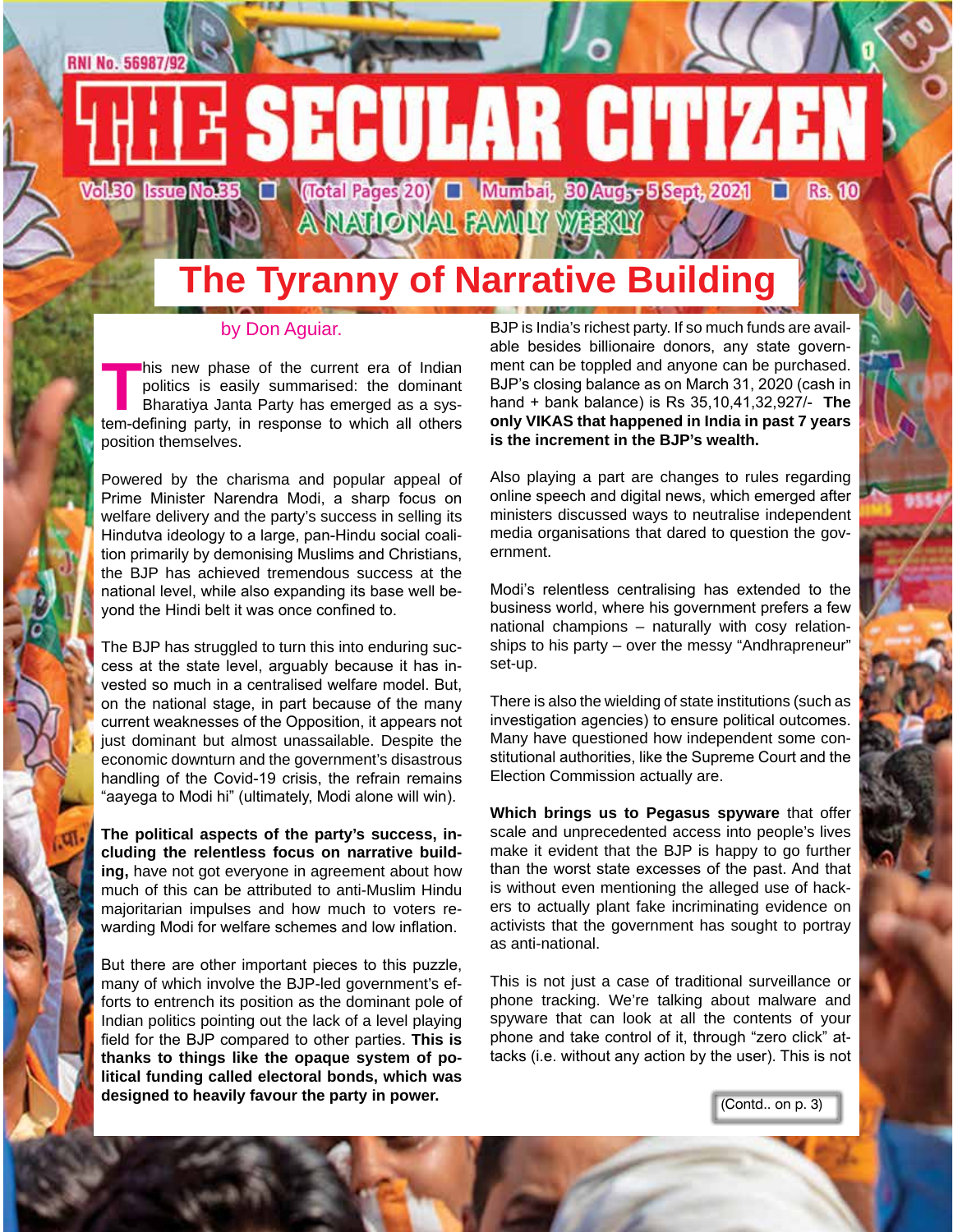### **Human Pyramids? Or Pyramidical Disasters?**

*"Common sense in an uncommon degree is what the world calls wisdom." – Samuel Coleridge*

Everyone loves watching the human pyramids that rise to the heavens on the occasion of Gokulashtami, the birthday of Lord Krishna! Worshipped as the eighth avatar of Vishnu in Hinduism, and considered the god of protection, compassion, tenderness, and love, he is widely celebrated as "Makhan Chor", i.e. butter thief for the pranks he played as a kid by way of stealthily walloping curds or butter from homes! It is this prank that is gaily recalled in the breaking of the *'dahi handi'* (curd pot) accessed at a great height by forming human pyramids that extend anywhere from 30 to 40 feet and more, a feat onlookers delight in seeing a mandal achieve! And so it is that messages like *"Break Dahi Handi, not your head or limbs!" "Let not that top-ofthe-world feeling be shattered by undue carelessness!" "#AwareGovindaAalaRe",* 

*"#WearSafetyGear"* are regularly put out by the police well in advance as preparations for the big event gain momentum. But come D-day and the

numbers of casualties and fatalities are clearly seen to rise.

Milan Choghale\* was one such mandali who, as an eight year-old had experienced firsthand a fall from a height of some 30 feet. What actually happened was nothing short of disastrous. As he managed to break the handi

with the hard object attached atop



his helmet, the pyramid suddenly collapsed. He thereby lost balance even as the curds splashed in his face and he found himself fall with a chunk of the broken pot in his hand. As luck

> would have it, while the potpiece fell from his hand, injuriously striking the head of one of those forming the safety net, his own back got pierced by the sharp edge of the spectacles of the person on whose head he directly fell. The first emergency surgery that was performed dangerously close to his lower spine nearly paralyzed him. Two

further surgeries, 25 days in the ICU,

and 90 more days in the recovery ward later, it was another six months of convalescence at home with physiotherapy before he was able to walk about comfortably, in time to witness from his home balcony another govinda fall to his death on Gokulashtami. That was when he decided he'd no more participate in the pyramidical aspect of Gokulashtami.

Now 18, Milan has his own little circle of friends who've formed a group named SAFETY FIRST, SAFETY BEST! This group, comprising of youth of various Faith persuasions and of no Faith too, advocates the strict adoption of the norms laid out by the High Court and the Police in relation

to govinda pyramids. Other projects on the agenda of this cohesive group is advocating environment-friendly Ganeshas to minimize the effect of the annual dumping of deadly chemicals into the sea resulting from Ganehsa immersions, sound pollution. Milan, however, hopes that youth across the city—and even across the country, wherever relevant—will, taking a cue from his example, initiate similar groups in their respective localities.

> *\*Name changed for reasons of privacy.*

by Ladislaus Louis D'Souza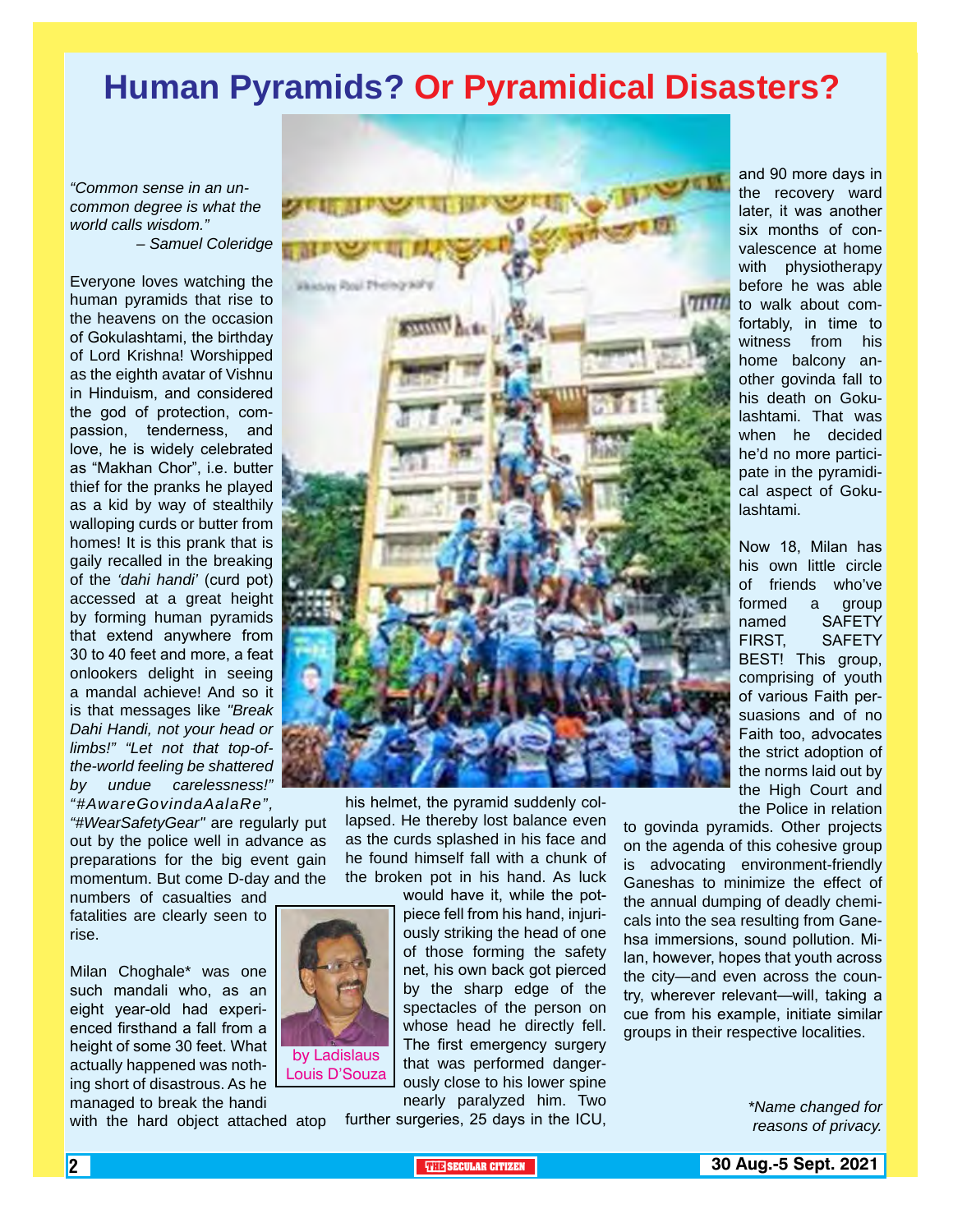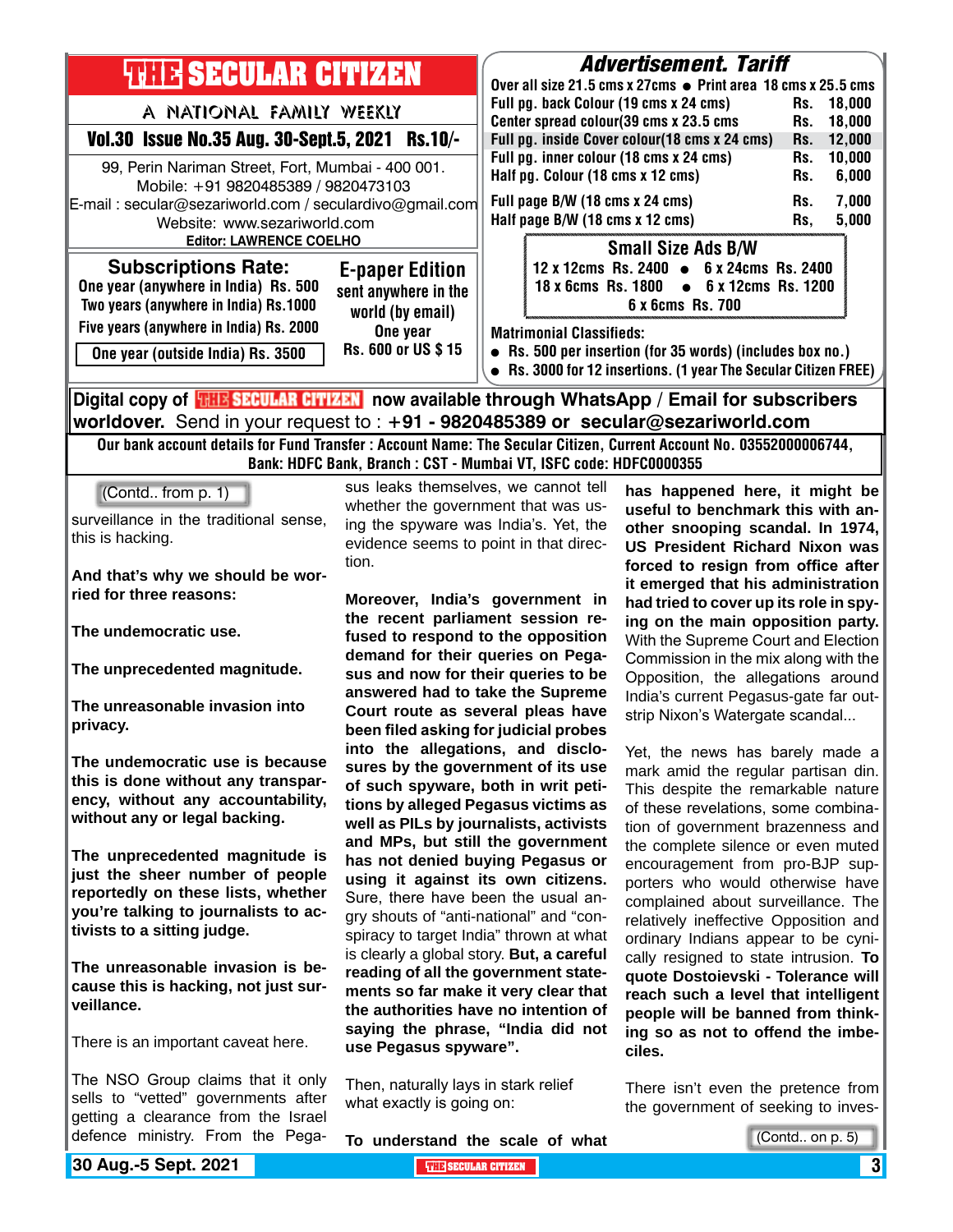

### **Miracles in retreat centres**

The letters to Editor on the subject of miracles in retreat centres by Jubel D'cruz and A F Nazareth prompted me to write this. It seems some Catholics go to retreat not to examine oneself spiritually or to learn how to be a better Christian in life, but to seek miracles. And I do not know how, some preachers announce names of illnesses healed or the names of some who were getting healed. Most of the practising Catholics struggle to understand this and some say " jus a magic show" and some say " some divine interference". As Catholics we believe that there is nothing impossible for God. It is not clear why the innocent minds of the faithful be troubled, confused and stirred !

After every blessing with healing our Lord Jesus was telling not to publicise , but here we love to publicise the so called " small and big miracles".

 Actually who will decide whether a healing is a miracle ? Is it the preacher or the crowd or any agents ? The veracity of a miracle can be announced and confirmed ONLY by the one who is healed. It is very personal. Others can listen and learn and should not interfere. In everybody's life miracles happen, but we do not realise them— at the most we may say " Oh thank God ,nothing happened " and resume our journey of life.

 The in Christian propaganda about " miraculous shrine", miraculous and powerful prayer" prayer to the most powerful saint" etc etc etc are sheer Nonsence, sheer IGNORANCE. Prayer is a conversation between a believer and his God and the language and literature of the prayer does not matter; prayer can

be in complete silence. God listens to that silence of his people. Our Bishops and our priests who are highly qualified in theology and psychology seem to be indifferent in teaching the faithful parishioners, the ways of prayer, meaning of prayer, the value of personal relationship with Jesus Christ and so on. They are satisfied by recommending " pray rosary" make a novena " or some penances. The present state of the Catholic Church with its hundreds of rebellious Cardinals, bishops,priests and lay persons is the outcome of the indifference to deal with the rebels ,in time in humble and Christian ways -as mentioned by Don Aguilar .

 The Church is founded by Jesus Christ and it will not be affected by the grave sins of rape or financial fraud by those who are supposed to be our teachers and guides in spirituality. The published "Powerful prayers" or pilgrimages or beautiful sermons" may not help us; only simple and humble life, relationship with Christ and strong faith in God may help us.

> *—K. C. Thomas, Navi Mumbai -400614*

### **Sorry State Of House Debates**

 The Chief Justice, N.V. Ramana recently made a very scathing comment with regard to the way our parliament has been functioning in recent times. He couldn't have put it better when he referred to the debates in Parliament, a sorry state of House debates. There is no doubt that things have deteriorated over the past few years. Parliament has been reduced to a market place. Bills are being bulldozed in parliament by the ruling

party on the basis of its brute majority. The opposition on its part of course, is a disintegrated lot, that makes it so much more easier for the ruling party to have it's way. The Chief Justice rightly states, earlier there used to be debates in Parliament, not any more. He has made a strong point when he says, the lack of constructive debates in the Houses burdens the courts with a lot of litigation and it is also difficult to fathom the intent behind the law. At the end of the day, our democracy is turned into a sham.

Are we always going to have bills passed in Parliament with only the ruling party in attendance? Judging by recent laws this seems to be the trend. That does not seem good a Parliamentary Democracy. Sadly, today our Democracy is no more what it was meant to be, OF THE PEOPLE, BY THE PEOPLE, FOR PEOPLE. Is the Judiciary going to be our last Succour?

> *— Melville X. D'Souza, Mumbai*

### **LTTE - L**etters **T**o **T**he **E**ditor

One must thank Ivan Saldanha-Shet for highlighting the subject issue [Vol 30/Issue 34, 23-29 August 2021, p 4]!

Essentially, writing a Letter to the Editor of any publication is an art that not many take the trouble to master. One of the most prominent and finest practitioners of this art was the late Mr Anthony Parakal. Hailing from Kerala, he was so conscious of the importance of correctness in the expression of his views that he wrote his first LTTE to the Times of India no less only after spending nearly quality time trying to master English (Ref RECALL-ING THE LTTE FAME OF ANTHONY PARAKAL, TSC Vol 30/Issue 29,19-25 July 2021) since his arrival from God's Own Country! Not for him the "workable knowledge of English" (whatever

(Contd.. on p. 5)

**4 THE SECULAR CITIZEN 30 Aug.-5 Sept. 2021**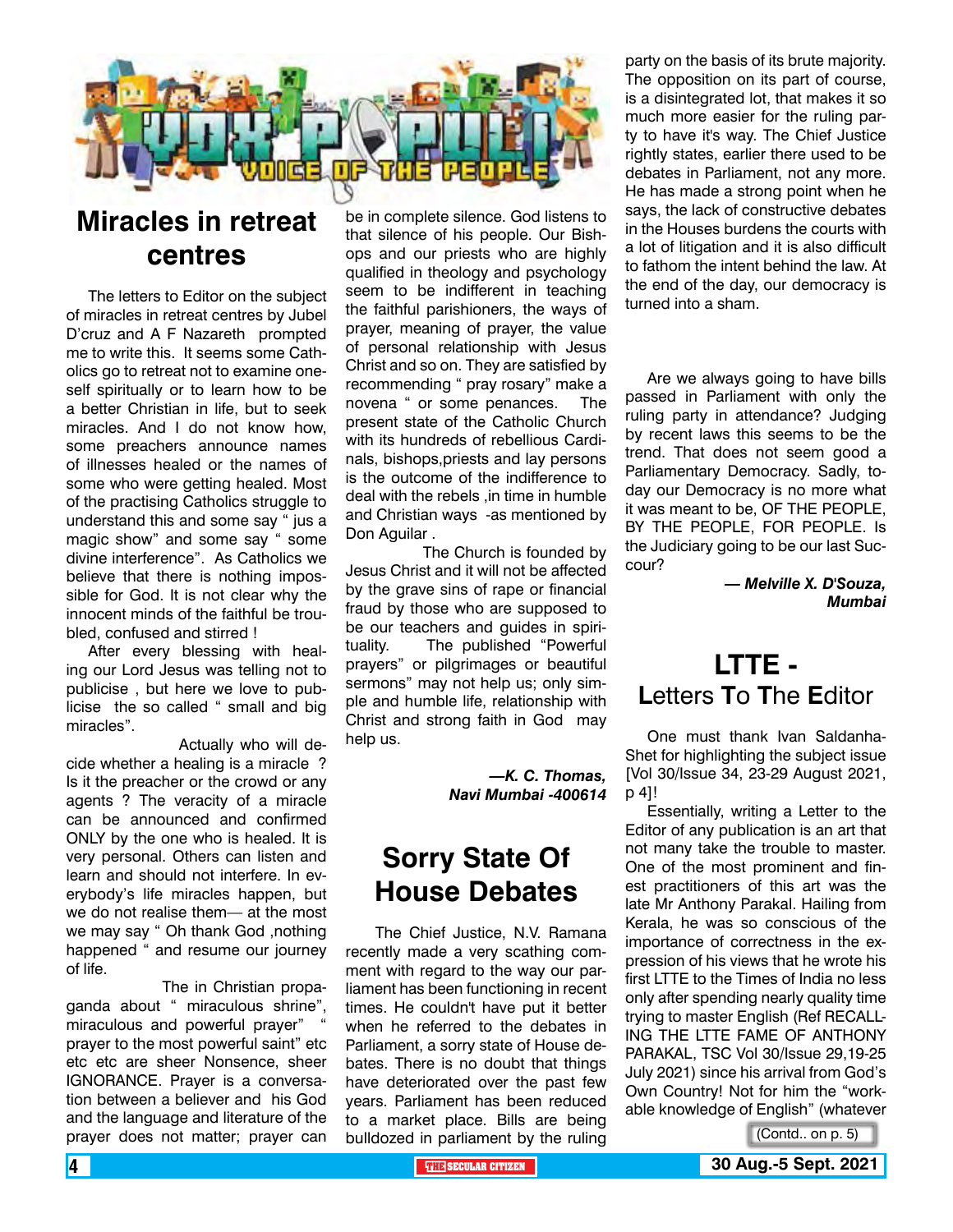that means!).

The purpose of the LTTE is manifold – to draw the attention of the Editor of a given publication to discrepancies in the contents of a given article; to apprise readers of certain developments one may have missed out in the rush of things; to alert civic/ government authorities to important issues of dire urgency facing the common and so on. Salubriously, THE SECULAR CITIZEN [not published/ funded by the Church or any NGO as such but singlehandedly by a private individual committed to the cause of journalism] is perhaps the only publication that gives the LTTE the prominence it deserves, freely publishing any and every point of view on various matters.

The sad part is that Editors of certain publications shy away from doing justice to the LTTE for whatever reason. A religious once wrote an LTTE to a leading Catholic publication, correcting an apparent flaw in my article on priestly and religious life, pointing out that priests and religious are never lonely in the quiet of their respective rooms/cells but alone with the One who has called them into His service. I promptly wrote back clarifying that it was some smart Alec in the editorial team of the publication in question that had had the temerity to change the word 'aloneness' in my article to 'loneliness'! To cut a long story short, the clarification did not see the light of day!

An LTTE on any given article also indicates that the article concerned has been read. After all, the LTTE column of a publication is meant to be an open forum for the healthy sharing and exchange of views as well. Of course, the editor/publisher does retain the right to edit a given LTTE from the point of view of space.

Would that all publishers of whatever hue reinstated the LTTE Column in their respective publications, giving their editors adequate leeway in publishing a cross-section of views in the interest of the reading public.

> *—Ladislaus Louis D'Souza , Malad.*

#### (Contd.. from p. 4) (Contd.. from p. 3)

tigate and defend the rights of Indian citizens whose rights may have been violated by the use of Pegasus. It has instead decided to falsely claim that the entire story is fake news – even though governments in France, Hungary and elsewhere are actively investigating it.

**Whether it leads to domestic political fallout or not, the Pegasus project is deeply important. For one, the revelations also colour in a larger part of the picture when it comes to understanding the nature of BJP dominance in our current era.**

Till now, there seems to be little realisation in the BJP that it needs to change either its far-reaching goals or its working style. Even successes from its first term like the Goods and Services Tax now stand damaged due to this, with Opposition parties on a warpath with the government – a sharp change from the consensus the BJP itself had brought about when introducing the tax.

Just as one cannot describe the Modi era without referencing the massive financial advantage that the BJP has, in part thanks to electoral bonds, it would also be wrong to discuss the ineffectiveness of the Opposition or the bending of constitutional bodies without mentioning the tactics and tools of the ruling party.

**If nothing else, then, the Pegasus revelations offer another glimpse inside the messy workings of the BJP's electoral and governance machine.**

In a world of powerful spying tools, Indian democracy urgently needs checks on intelligence gathering. India has far too often catapulted from one surveillance scandal to another, without fixing the larger problem. Rather than a watered down, government-friendly data protection bill as currently before Parliament, what we deserve is a strong privacy code that includes meaningful reform and controls over surveillance.

# **For all your Printing needs under one roof**

**Books, Folders, Magazines, Office stationary, Leaflets, Handouts, Reports, Cards, Presentations, Religious readings, Designing, Ad designs, Packaging boxes, Cartoons, Exhibition displays, Product Marketing promotional innovations.**

> *Contact:* **The Secular Citizen Tel.: 9820485389**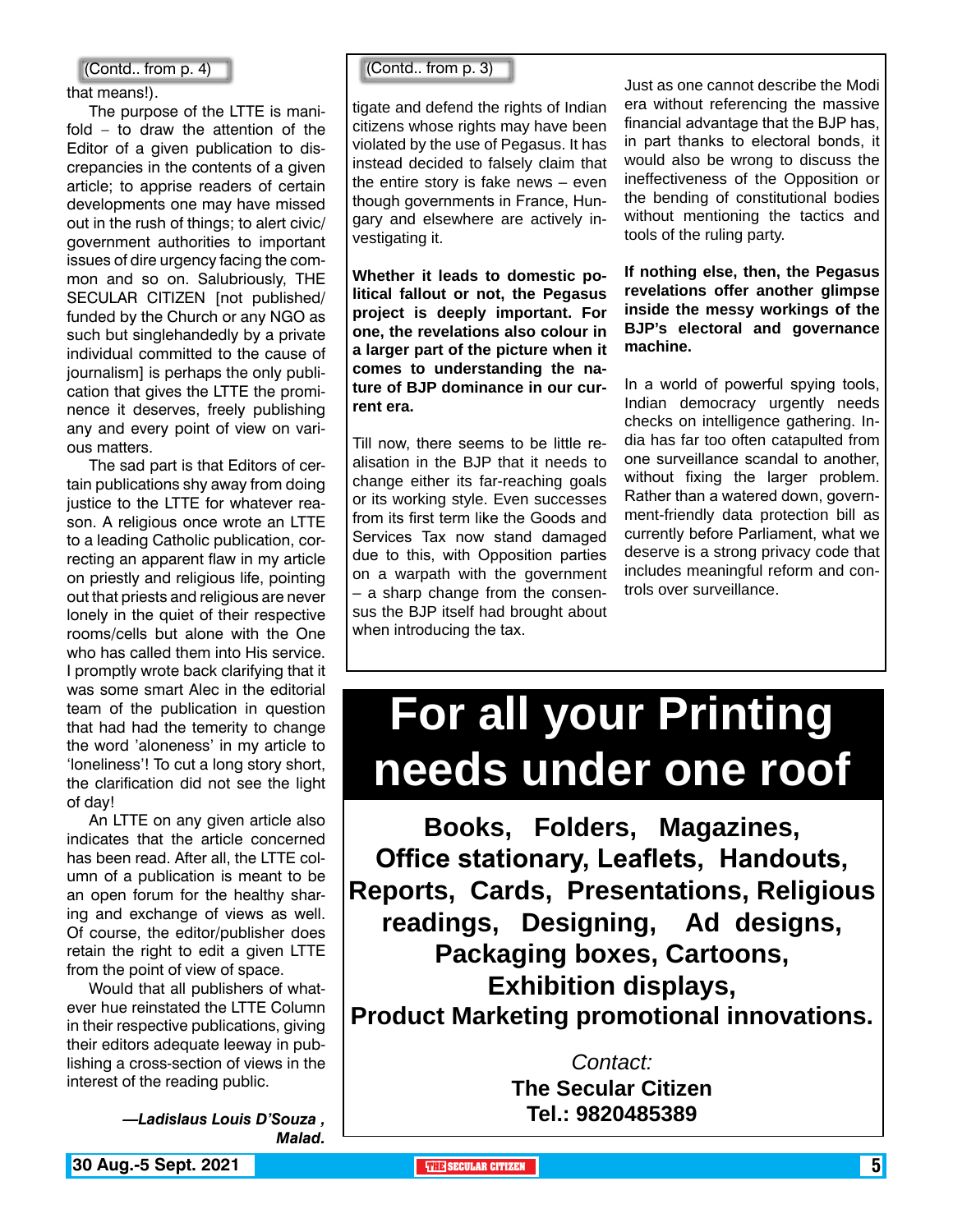# **The Ad World Beckons**

man smoking a cigarette in an outdoor setting. The message implied was

dvertisements are sometimes<br>
an eye opener. They inform us<br>
plify our lives. We come across new an eye opener. They inform us about new products which simtechnology and better products for the same price. However, advertising is big business for the advertising agencies and companies manufacturing the goods or providing the service.

The advertisers ensure that the ads are attractive, contemporary and

sometimes amusing to catch the eye of the target market segment (children, youth, old folks, villagers, city population). The visual images are carefully worked out, after studying the psychology of the target group. Good qualities of a product may be exaggerat-

ed and negative features are omitted. They also tempt us to upgrade our devices. If we discard our old devices, we are increasing electronic pollution - something the earth does not need.

We are inundated with advertisements from the TV, radio, bill boards and direct selling. Repeated exposure to the same ads enslaves us. The pied piper of consumerism beckons and we unwittingly follow.

The use of psychology is evident from the following example. Years ago there were a series of expensive ads in top US magazines, showing a rugged that tough guys smoke. When cigarettes for women were introduced, the ads displayed sophisticated women in gowns elegantly puffing a slender cigarette. Here the message was that liberated women smoke. The reader was tempted to join the ranks of the macho man or high society woman by aping them, despite the statutory warning.

> Ads must catch the eye. That's why a skimpily dressed model is shown with an air conditioner. Logically if the air conditioner is efficient, she will feel too cold in her skimpy attire. So the air conditioner is perhaps not so great af-

ter all! There was an ad for a car tyre where the good looking model drew my attention from the object being advertised. I thought to myself, "This girl does not have a single spare tyre. They should have chosen me instead. I have plenty of spare tyres."

Have you ever noticed how television commercials zero in on children? They tempt them with visuals of happy children guzzling colas, or visiting fancy department stores for clothes with the 'Frozen' theme and expensive 'Star War' toys. This is because parents want the best for their children, even if it means that they have to de-



prive themselves. Also children have an amazing pester quotient. Parents eventually give in to their constant badgering.

Soft drink manufacturing companies, clothing companies and fast food outlets focus on attracting the youth. Liquor manufacturers also target young people with their surrogate advertising, showing happy youth chilling with a soda. A young person hooked is a customer booked for life.

I was watching a noodle ad on TV where the beautiful movie queen ate just four noodles to go into ecstasy. I said to my daughter Minal, "Boy! These noodles are a super energy booster. Should I boil four noodles?" Pat came her reply, "Better boil twenty five. After all, the actress must have had many takes of the same ad to get her to this level of pure joy."

No matter what the ads imply, we cannot live on a daily diet of junk food or pizzas. A balanced diet is what the doctor recommends which reminds

(Contd.. on p. 7)

### Subscriptions for **THIE SECULAR CITIZEN**<br>Renewal as well as New, can be

sent through Bank Fund Transfer to any one of the following banks:

Bank: HDFC Bank Branch : CST - Mumbai VT Account Name: The Secular Citizen Current Account No. 03552000006744 ISFC code: HDFC0000355 or Bank: Citizen Credit Co-op Bank Ltd., Branch : Colaba, Mumbai Account Name: The Secular Citizen CurentAccountNo. 2090031000000489 ISFC code: CCBL0209003

Please inform us through email: secular@sezariworld.com or through phone: 9820485389 after transferring the same.

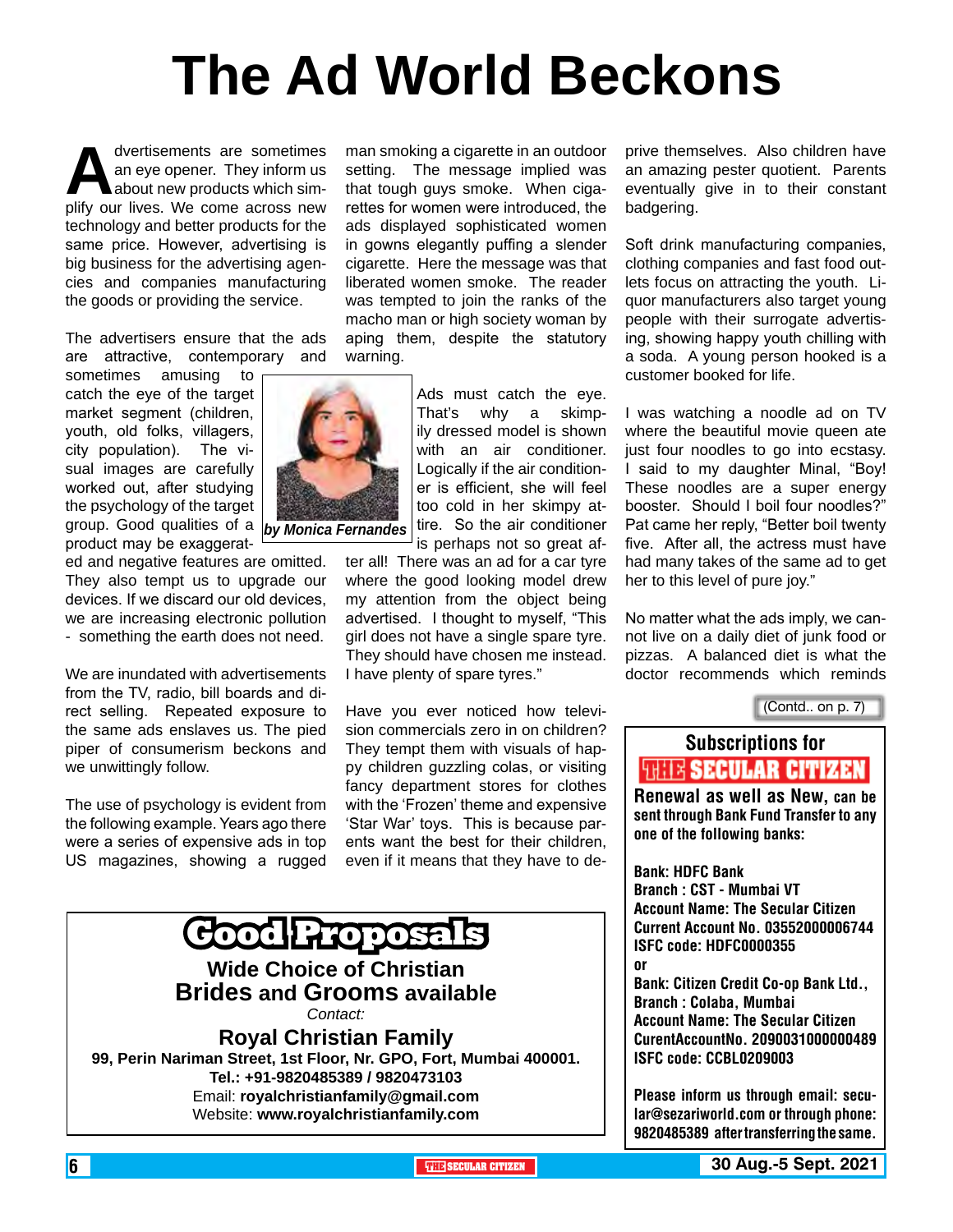#### (Contd.. from p. 6)

me, I must look out for a doctor who thinks that junk food is the best invention on the planet.

Ads sometimes make tall claims. If you believe them, you would think that handsome men are only attracted to girls who become fairer by the day after using a fairness cream. How come black is beautiful when it comes to that Little Black Dress (LBD) but not when it comes to a dark skinned person? Do we have two different standards?

Ads would have you believe that a girl's beauty relies almost solely on the particular cream she uses. Or again the eligible bachelor may be drawn by her lustrous locks which, in turn, are dependent to a particular brand of shampoo. I guess girls who do not have access to these cosmetics will be left high and dry, as also those jobless unfortunates who cannot afford the expensive jewelry flashing on the TV screen.

Soap A, which is heavily advertised and shows a film star using it, may not necessarily be better than Soap B,



**For your copy in Mumbai - Mangalore Contact: Tel.: +91 9820485389**

which is not touted as the best soap around. Besides, Soap A may be more expensive because of the hidden cost of advertising. The proof of the pudding is in the eating and of a soap, in bathing .

Some ads give us a warped message. There is this ad on TV for a group of schools for young children. They show a boy playing the fool with his sleeping grandfather. The message the ad is trying to convey is that children who go to these schools are bright, smart and precocious. Educate me, please. Since when did disrespect for one's elders qualify for precocity?

Commercials for credit cards show young couples and their happy, smiling children, spending as if there is no tomorrow. They supposedly splurge on high value items such as expensive holidays. Unfortunately, however people are going bonkers today, what with the loss of jobs, and find it difficult to fork out the EMIs on their fancy car or music system. Do we really need to spend on things we do not need? Janice Joplin summed it up when she sang, "Oh Lord won't you buy me a Mercedes Benz? My friends all have Porches, I must make amends."

# **Matrimonial Proposals**

#### **Proposals are invited for**

**Mangalorean RC Bachelor, 31 years belonging to a highly educated and very affluent family with interests in healthcare, agriculture and many other sectors, Tall, Fair, Handsome, Holding Doctorate, managing the family business in Karnataka State. (REF:MM104)**

**40 years Mangalorean bachelor doctor (Ph.D) Ht. 6' Wt. 75 kg Fair., Hadsome. no bad habits. High affluent society well connected. Belongs to highly placed business family in Mumbai (REF:MM103)**

**27 years Mangalorean spinster C.A., Ht. 5'.5" Wt. 50 kg Fair., Beautiful. well cultured. Affluent society. Belongs to established business family in Maharashtra (REF:MM105)**

**28 year Mumbai based Goan Roman Catholic Bachelor, Ht. 5' 10", Wt. 72 kgs, Wheatish Complexion, Edn. B.Com., Profession : a Banker (REF:MM109)**

**Vasai based affluent business family R.C. East Indian Spinster, 33, years Ht. 5' 2", very beautiful and pretty. MS General Surgeon, Doctor by profession. (REF:106)**

**Mumbai based now in Dubai Mangalorean Roman Catholic Spinster, 33 years, Ht. 5' 7", Fair Complexion, Edn.**  **BMS, profession: a Senior Merchandiser (REF:107)**

**Mumbai based Mangalorean Roman Catholic Spinster, 29 years, Ht. 5' 4", Wt. 72 kgs, Wheatish Complexion, Edn. B.Com., C.A., Holding a managerial post. (REF:108)** 

**Mangalorean RC Spinster, 34 years belonging to a highly educated middleclass family based in Mumbai Ht.5'.4" Wt. 78 Kg. Fair Qualified B.E., (EXTC) M.S. Consultant by profession (REF:FM109)**

**Mangalorean RC Spinster, 31 years Ht. 5".7" Wt. 69 Kgs, Fair. Mumbai based M.Sc., Clinical Research. Profession : Business Process Lead in MNC (REF:MM104)**

*Those interested in this proposal :*

- Registered members of Royal Christian Family can just email us mentioning the respective ref. no. and your registered no.
- **Non registered Grooms or Brides** are requested to upload your profile at our website www.royalchristianfamily.com and contact us on our email: royalchristianfamily@gmail.com mentioning the respective ref. no. along with your registered ID.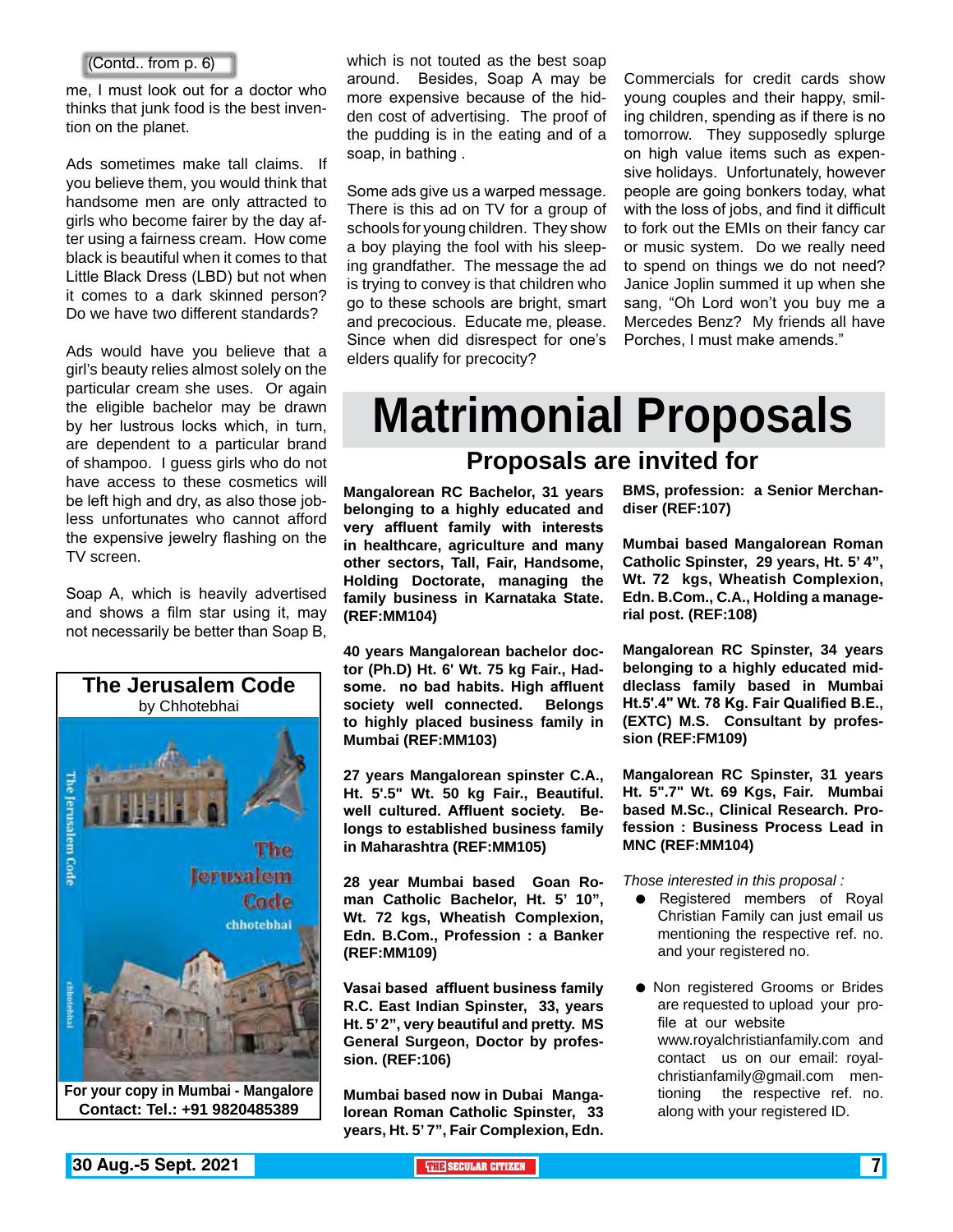*--Taliban Chief Mullah Baradar is holding meetings to prepare a new model for governing Afghanistan in the next few weeks, with separate teams tackling internal security and financial issues. He declared that the Taliban wishes to have friendly relations with all nations even with America!*

## **Understanding The Afghan Game**

**Pope Francis has asked believ-<br>ers to pray for Afghanistan fol-<br>lowing the swift Taliban take-<br>over of Kabul on 15 August. The same** ers to pray for Afghanistan following the swift Taliban takeover of Kabul on 15 August. The same day, the pontiff called for dialogue to end the conflict in the central Asian country. But I call it 'the Afghan game' precisely because the Taliban captured the nation in just 10 days after it began its advance across the country! The American army left, the Af-

ghan President Ashraf Ghani escaped and the Afghan army easily surrendered! Was it all planned to spread red carpet for Taliban? The extremist group is now in control of Afghanistan again after almost *Fr. Michael G.*  20 years. Fearing the extremist regime, The pontiff told pilgrims

and tourists in St Peter's Square: "I join in the unanimous worry about the situation in Afghanistan. ... I ask you to pray along with me to the God of peace so that the din of weapons ends and that solutions can be found around a table of dialogue," he said. Fr Giancarlo La Vella, a missionary with the Barnabites, responsible for the independent mission of Afghanistan told Vatican Radio: "We are living days of great apprehension as we await what happens. My appeal to the listeners of Vatican Radio is to pray...pray, pray, pray for Afghanistan. Thank you."

A several thousand Christians live in Afghanistan - a very small section of the 38 million majority Muslim population. A 2015 study estimated around 3,300 Christians lived in the country - many of whom are foreigners who work in embassies or are employed by aid organisations. However, any figure can only be an estimation because Christians in Afghanistan must keep their faith secret. The Taliban advance has already led to a humanitarian disaster. More than 250,000 people, 80 percent of them women and children, have fled their homes since

May. A large number of refugees have crossed the border into Uzbekistan while others have travelled to Pakistan. There are fears that the Taliban takeover could wipe out two decades of advances in women's rights. The group aims to again enforce its own austere version of Sharia law. Women face no longer being allowed to work, to leave their homes unaccompanied and without a burqa, or have no ac-

> cess to more than the most basic education.

According to the latest reports even that fear seems to be alleviated!

#### **Who are Tlibanis?**

Looking at its origin, Taliban is a local group formed fighting in civil wars with other groups like ISIS for years. It was formed as an armed group in the early 1990s. Those were the days of the cold war between communist Russia and the democratic America. Both are trying for supremacy in the world. The Soviets came to Afghanistan, backing the communist leaders who had staged a bloody coup against the nation's first president, Mohammad Daoud Khan, in 1978 and occupied Afghanistan in the 1980s.

The Americans wanted to get the Soviets out of Afghanistan without involving themselves. So they helped Talibans and Mujaheedins. Laden was a Saudi Billionaire who had the same purpose, involved himself together with Al Qaeda, Taliban/ and Mujahideen. They were Pathans from Kandahar trained with American money by the Pakistani Army to fight Soviets along with Laden's Al Qaeda. All of them joined hands to fight the Soviets together. America came in more to oust Russia than help Afghanistan. Taliban fought alongside another Afghan group Mujahideen against the Communists.

America helped The Mujahideen and Taliban with weapons and money as part of its policy against its Cold War foe Russia. The Soviets pulled out in 1989 and chaos reigned. By 1992, there was a full-blown civil war with Mujahideen commanders fighting for power. The capital city of Kabul was showered daily with hundreds of rockets from all directions! Thus ironically the Taliban armed group emerged as a substantial player in the early 1990s with the help of America! By 1996, the Taliban seized the capital and hanged the nation's last communist president, Najibullah Ahmadzai, in a public square. It declared Afghanistan an Islamic emirate and started imposing its ultra-strict interpretation of Islamic law. Restrictions included banning women from education and employment, except for female doctors. Anyone who did not obey could be jailed or beaten publicly. Its six-year rule was marked by abuse of ethnic and religious minorities and curbs on seemingly innocuous activities and pastimes such as music and television. The Taliban destroyed the historic Buddha statue in Bamiyan province, an act that drew global condemnation! Even sports were highly regulated, as male athletes were told what to wear and matches were paused during the five daily prayers. In 1999, the United Nations imposed sanctions on the Taliban over its links to al-Qaeda, which was responsible for the 9/11 attacks in the US. Bin Laden was considered the mastermind behind the deadliest attacks on US soil starting of invasion of the US! In March 2001,

#### **The 2001 invasion by America**

The US invaded Afghanistan on October 7, 2001. The US President George W Bush was in command then. The Taliban was toppled within a couple of months of the start of a bombing campaign by the US and its allies, a new

(Contd.. on p. 9)

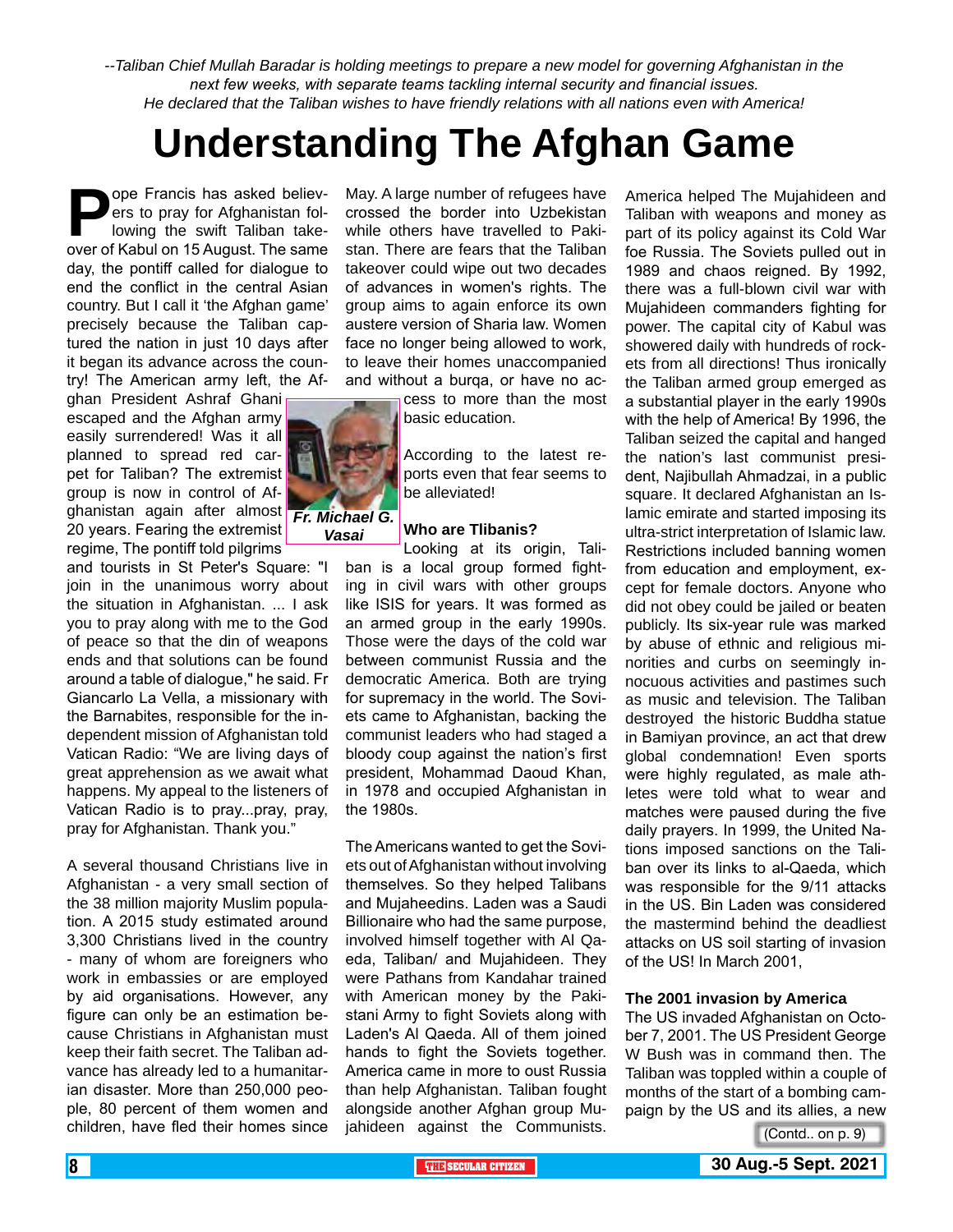#### (Contd.. from p. 8)

interim government headed by Hamid Karzai was formed in December 2001. Three years later, a new constitution was declared in which women and ethnic minorities were formally granted their rights. But by 2006, the toppled Taliban had regrouped and was able to mobilise fighters in its battle against foreign occupiers and its allies. The last 20 years of conflict devastated Afghanistan! More than 40,000 civilians were killed in attacks by both the Taliban and the US-led forces. At least 64,000 Afghan military and police and more than 3,500 international soldiers were also killed. The US has spent almost \$3 trillion on the war and reconstruction projects but the country still remains poor and its infrastructure in tatters.

In 2011, the Obama administration allowed a group of Taliban officials to move to Qatar, where they would be charged with laying the groundwork for face-to-face negotiations with the government of then-President Karzai. In 2013, the Taliban's Doha office was formally opened. In 2018, the Trump administration began formal, direct talks with the group. The Afghan government was not invited. The head of the Taliban political office in Doha, Abdul Ghani Baradar, signed an agreement with the US on February 29, 2020. That paved the way for the withdrawal of the US and other foreign forces. The Taliban promised not to attack US-led foreign forces. The agreement also launched peace talks between the Taliban and the Afghan leadership in the Qatari capital. But the Taliban continued its military offensive on the ground while participating in the talks. Last Sunday, they entered the presidential palace, retaking Afghanistan 20 years after they were driven out of power.

Watching the distressing scenes of Afghanistan, we feel angry with the Muslims; but in fact America too has played a very dirty game in the Muslim world all along since 1989. Today American President Biden may well say that they are withdrawing their army from Afghanistan because for the last 20



among many guests.

years they have spent 3 trillion dollars and lost thousands of young soldiers. Now let the Afghan defend itself! Afghanistan has a larger army than the Taliban. But history shows how the Americans intervened to display their supremacy and when their purpose was achieved they left the nation in a mess! Is America a Christian country? Then I say that we too are responsible for humanitarian tragedy there!

#### **Christian Response**

How shall we respond to the present condition? The Taliban's co-founder, Mullah Baradar, has arrived in the Afghan capital for talks with other leaders. Baradar will hold meetings to prepare a new model for governing Afghanistan in the next few weeks, with separate teams tackling internal secu-

rity and financial issues. He declared that the Taliban wishes to have friendly relations with all nations, even with America. Experts from their former government are brought in to manage the crisis. The Taliban followed an ultra-hardline version of Islam earlier but now they have sought to present a more moderate face since returning to power. They say they want peace and will respect the rights of women within the framework of Islamic law. Let the international world believe and give them a chance!

July 2021 by Castelino Eye Foundation on 8th Aug. 2021

Let us hope that resettlement is reached with all concerned and Afghanistan the birth country of Seeta becomes a normal nation, a disciplined member of the U.N., giving the people of Afghan peace and stability soon!

## **Inviting Proposals for NEW ZEALAND Settled Indian Catholic Bride**

**FN213087: New Zeland : Dec. 1996 born Catholic Nurse, Ht. 5'.7", Wt. 60 kg., Fair Edn.: B.Sc., Nursing, Profession: Staff Nurse .**

> Those willing to settle in New Zeland after marriage can contact : **Royal Christian Family, Tel.: +91 - 9820485389 / 9820473103**

**130 Aug.-5 Sept. 2021 The CITIZEN SECULAR CITIZEN THE** SECULAR CITIZEN **1**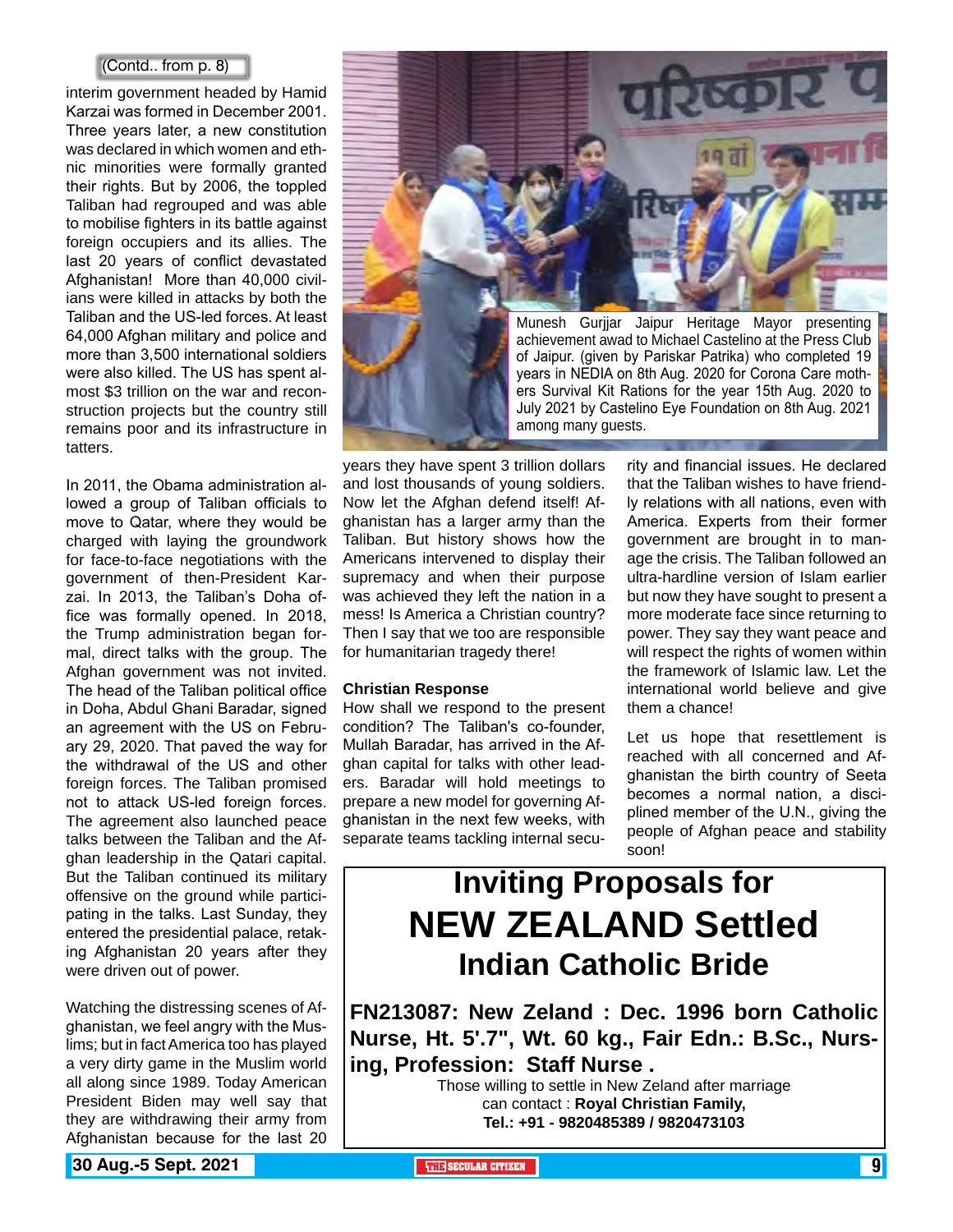# **Parting with nature - So near but so far**

**They are regular flowers. But humans have no time to observe it's beauty. Now in lock down when we have time we are looking at** mans have no time to observe it's beauty. Now in lock down when we have time we are looking at our friend nature and we can enjoy it's beauty in the natural surroundings. It may be a positive side of today's terrible scenario that again we are going towards nature. Our ancestors were very close to it so they lived healthy life but generations over generation we are going away from nature so all these consequences of nature we are facing. Bring color and texture to your garden with plants that bloom year after year. Some flowers bloom during the month of April. With vivid blooms in colors like pink, red, burgundy and purple, anemones usher in spring loud and proud if you are keenly interested in photography.

Bougainvillea which is available almost everywhere. With all the different beautiful shades it is a treat to watch through. Their petals are like leaves. They come out in bunches. Aboli also C.K. Subramaniam clicked which orange in

color and grew, multiplied and spread with its beauty. In April you will find thousands of daffodils, tulips, cherry blossoms, magnolias, peonies, azaleas and spring ephemeral like Virginia bluebells. Our Bright Spots list of what is currently blooming will help you to get a picturesque atmosphere and colourful snaps all round your building compound.

Freesia blooms are vibrant in color and citrusy in scent and a surefire way to brighten your home or garden this spring. Tulips elegant bulbous shape and vibrant color options make tulips a popular choice for spring wedding bouquets and table centerpieces and for welcoming your guests for Sunday lunch. You can direct sow many annual flowers this month. Try your hand at growing. Lock down provides you time and ideas to develop your

garden on the balcony. Sunflowers, Nasturtiums, Snapdragon, Alyssum, Cosmos, Calendula, Cleome, Marigolds and Bachelor's Buttons. They are easy if you haven't grown flowers from seed before.

Peonies and tulips are hands down my favorite spring flowers. My grandmother used to have the prettiest peony bush in her front yard. They remind me of her. And tulips are just so simple, delicate and purely a pleasure to watch at this time of the year.

#### **Phlox**

Garden Phlox has fragrant, showy blooms in pink, purple, white or red. It's great for cutting or tall borders. Plant in sun to part shade.

Phlox attracts butterflies.

#### **Hardy Hibiscus**

Hardy hibiscus loves full sun and attracts both hummingbirds and butterflies. It starts blooming late in the summer

producing huge flowers in shades of red, pink or white. The plant dies back in the winter and is very late to break dormancy. It's usually mistaken for dead, but give it time and you'll be rewarded with spectacular color!

#### **Shasta Daisy**

Shasta Daisies will always brighten up your day! This classic perennial has large white blooms that last until early fall. Shasta daisy thrives in welldrained, not overly rich soil. Choose from different varieties for different heights – short ones are perfect for borders and tall ones create a dramatic backdrop. A perfect low maintenance plant and makes great cut flowers.

#### **Coneflower**

Coneflower is a mid-summer bloomer

that's a great cut flower. There are many different varieties of plants, you're sure to find one that's right for your garden. Coneflower is deer resistant and attracts butterflies. Plant in full sun.

#### **Black-eyed Susan**

Rudbeckia or Black-eyed Susan is a must for the summer garden. It blooms from July to September, is deer and rabbit resistant and attracts butterflies. Plant in full sun, and be sure to remove spent blooms for more flowering.

#### **Perennial Geranium**

Perennial Geranium is a great border plant. Tiny brilliantly colored flowers bloom for months starting in late spring. Plant in part shade to shade. It's resistant to rabbits and attracts butterflies.

#### **Lavender**

Lavender is a favorite flower for its wonderful fragrance. It's a great border plant and likes well-drained soil. Plant in full sun. It's deer and rabbit resistant and attracts butterflies. Great plant to dry and use in sachets or potpourri.

#### **Coreopsis**

Coreopsis has sunny daisy-like flowers that bloom in a variety of colors, such as yellow, pink, red or bi-color. The flowers blossom early summer to midsummer. Deadheading spent blooms will increase bloom time. They attract birds and butterflies. Grows about 1 to 3 feet tall.

#### **Bee Balm**

Bee Balm has showy flowers that bloom July through August. Its fra-



(Contd.. on p. 12)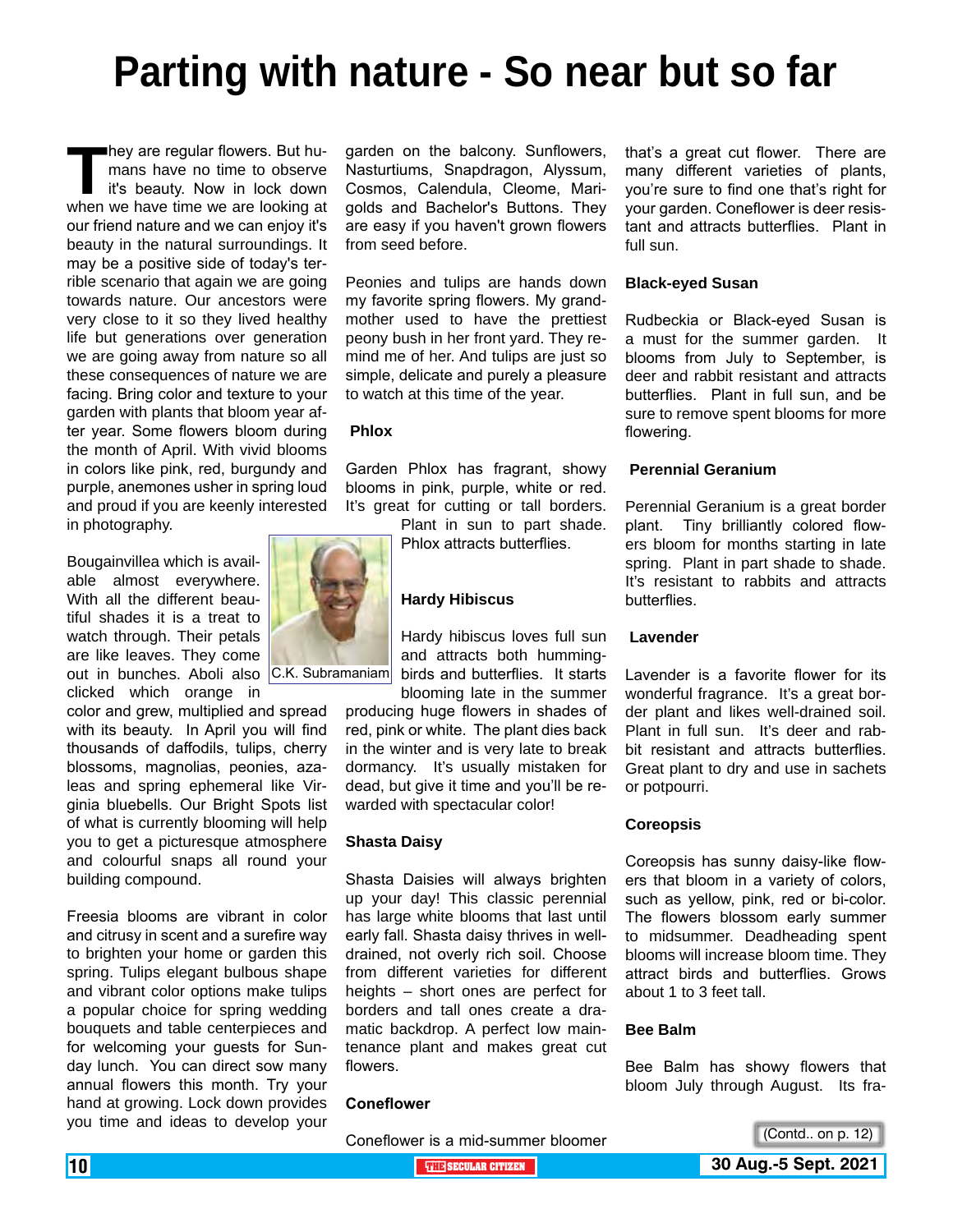# **Murder Most Foul**

**Marian thanked God for the mel-**<br>dulum over her head. Some-<br>where out in the marshes hidden in low light swinging like a pendulum over her head. Somedarkness rose a scream – a pig probably, she thought, and with guarded ambiguity opened to page 53 of her novel- The Body.

Besides Marian, there were three other strangers sitting like mummified figures in a museum of horror.

The railway station platform was almost deserted. The front door of the waiting room was kept open, or else Marian

might have been completely alone in the room. The train was due to arrive at 12.37.

Reading was quite impossible for Marian; there hung in the air an invisible, somewhat unaccountable force BY MELVYN BROWN ing. of doom – or, was it dread? It was her imagination, she

rebuked herself. But the darkness was there all the same, and everywhere its terror heightened each time a cold breeze passed, or when that dreaded pig screamed. She tried to walk out of the room, thought otherwise, and sat down motionless.

She compelled herself to read. The words followed each other in their orderly fashion as the author had in mind – only they didn't mean a thing to Marian at the moment. It felt like someone was hammering home a nail without being aware of the act. For no known reason her eyes flew open with fear, ready at a moment's notice to leap out of its sockets, to dissolve, go blind, or so it seemed.

Then all at once she heard a low moan – a painful cry – silence.

How many were there – light bulbs – about three; no, she corrected her thoughts, four. The novel now lay on her lap like a piece of dead wood. Her body kept getting cold suddenly and she shivered – it must be fright, Marian scolded herself, fright of what, the darkness, or it could be the three men? The low moaning or, was it that strange

#### *Short Story*

figure of a man emerging from the dark.

Marian strained her eyes to study the peculiar walk, like that of an old man. On coming closer she observed that the man had a long red beard: imagine a man with a blood red beard, and his head rolling on his wet shoulders. Suddenly, the dim lights went out!

Marian opened her pale lips to scream but no sound escaped through those quivering lips. She stared at the blank face of the darkness frozen in space.

> Her heavy breathing came from every corner of the room it seemed. Something told her to hold her breath – she did.

Someone else was breath-

The heavy breath came in wheezes with quick gasps for air and a long and difficult hiss. Her knees knocked against each other. Someone had come and sat down beside her…Marian was positive there was…someone.

"Curse….a hundred curses…the lights must have fused…" muttered a soft voice grumbling beside her in the dark. "Why are you scared, child?"

For once, Marian discovered she could speak, knowing that she had been directly addressed. "I'm not afraid," she blurted.

"Good, you'll get used to the darkness. You might be able to see in it after a time – that's a good novel you have there…." The voice went on rambling and wheezing.

Marian sat amazed. How could anyone see through the blanket of total darkness?

She put out her hand to feel the touch of her book and instead felt a wet a wet and sticky substance trickle over her fingers. Then, another something patted her hand and the voice said assuringly: "It's all right – don't be disturbed." She snatched her cold and trembling hand away.

"They must be in a state of shock… Imagine a murder…does this book make any impact on you…it sickens me, now that I think about it. So unreal; so plastic are these stories, not like the real thing. There's more to it than a bullet or a slit throat…" The muffled voice went on. "By the way, my name is Lalith, oil merchant...sticky...just like you, I enjoyed reading crime stories… till now, that is…"

The loud whistle of a train in the distance startled Marian. She wanted to run out of the room, only she forgot where the door had been, and everything looked like one hollow black space with no beginning and no end.

At that moment the lights began to flicker and for a split moment she saw the man who had been talking to her. It was the same old man with the red beard – only now she saw him more clearly as he staggered out of the waiting room mumbling to himself, "night, after night, after night…."

Marian sat still. It was not the train she had been waiting for.

She had a glimpse of the man as he vanished into the train. It must have been a bad dream she told herself, a weird nightmare. The train chugged away into the dark. The lights came on brighter in the waiting room.

Marian looked at down at her hands, her dress and….she screamed…they were full of blood. The old man! She ran for the phone booth and called for the police.

At the police station she told them everything. "Lady, please sit down. Calm yourself. Have a glass of water." Marian did as she was told.

(Contd.. on p. 13)

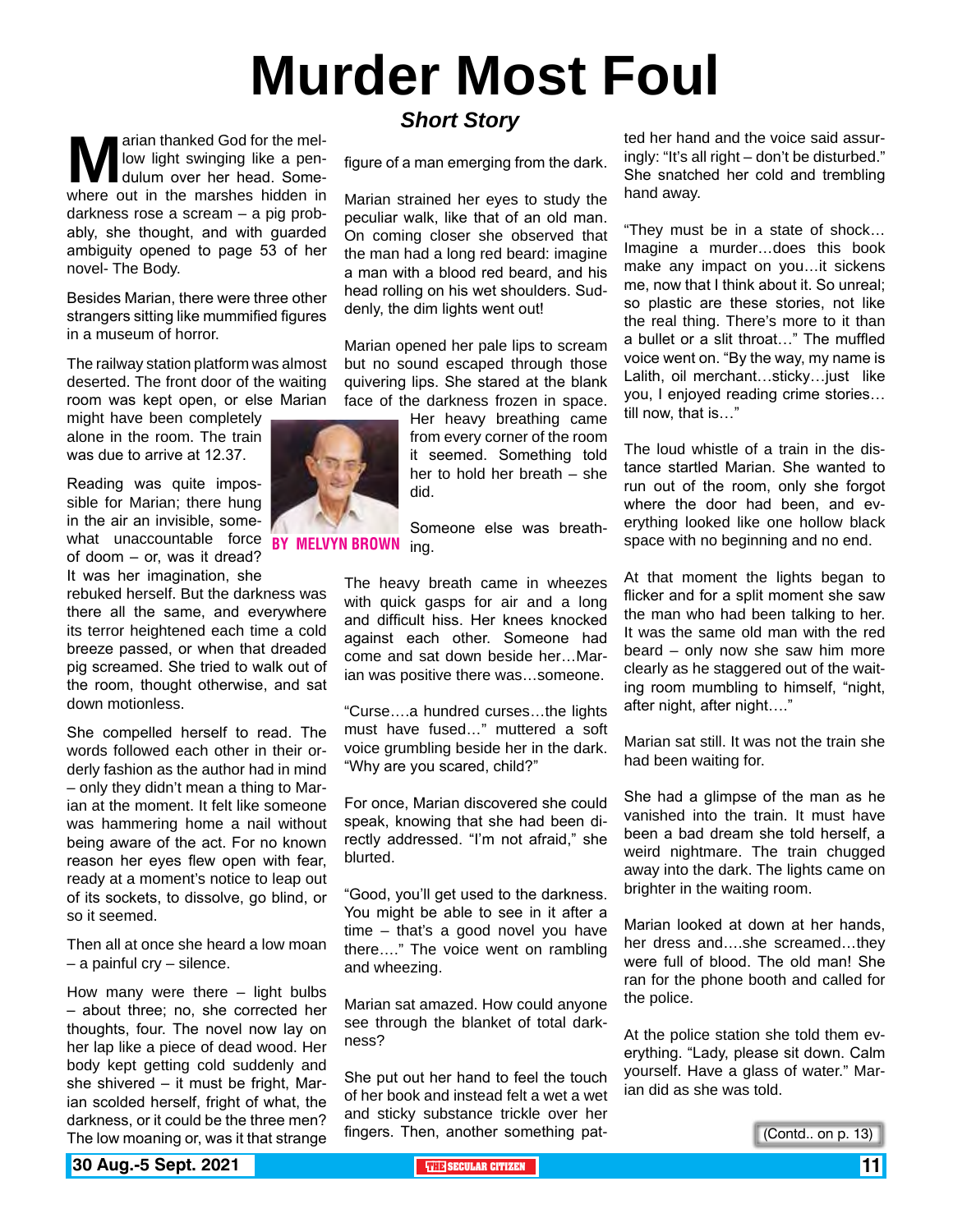# **7 Simple Ways To Start Eating Healthy**

#### **By Carlyne Remedios\***

We all want to be healthy, get<br>
But where do we even begin? It can fit, prevent illness and be a better version of ourselves. get overwhelming; just the thought of getting on a diet plan can put us off even before we begin!

Here are some questions I get asked often:

*\*Will I have to stop eating foods that I like? \*What happens when I stop the diet? \*Will I remain healthy?*

And my answer is: Do make small changes - you do not have to make a 180-degree change all at once! Making small but sustainable changes is the way to go. They may seem insignificant at first but trust me they will make a big difference in the long run.

#### (Contd.. from p. 10)

grance attracts butterflies and hummingbirds. Plant in sun to part shade. Grows about 1 to 4 feet tall.

#### **Allium**

Alliums bloom in a wide range of colors, including shades of yellow, white, pink, and purple. Offering a whimsical structure in the garden, Alluviums have tall thick stems that hold up a globe-like cluster of florets. Plant in full sun. Grows about 1 to 3 feet tall. They're deer resistant, attract birds and make great cut flowers.

Early-blooming plants that put on colorful displays send a welcome signal that spring is starting. Many types of plants bloom by the end of April, including bulbs, annuals, perennials and shrubs. A few wildflowers also start to flower by April's end, bringing bright spots of color to wooded or naturalized areas. Enjoy the real beauty of flowers and make hay when the sun shines.

These changes will eventually become a habit that will come to you as naturally as waking up in the morning and brushing your teeth - you don't even think about it, you just do it.

Eating healthy is not only about salads and soups. Food does not have to be bland, boring, tasteless or uninteresting to be healthy. But it does involve planning and preparation.

Below are a few pointers to help you get started -

- *1.It all begins with your grocery shopping* – Whether you do it weekly or fortnightly it doesn't matter. Make sure that you are buying plenty of fresh produce. Focus on buying what's in season and, as much as possible, choose local produce. Make sure you buy fruits and vegetables of various colours – get the greens, the reds and the oranges. Each different colour gives you specific nutrients.
- *2.Stock your pantry right* Make sure you have plenty of whole grains at hand - whole wheat flour, unpolished rice, oats, millets and a variety of pulses and beans.
- *3.Snacks* This one is always tricky because we are so dependent on packaged foods for snack time. But fresh, whole foods are much more nutritious and economical too! Corn, peanuts, makhana, sweet potatoes, fruits, dry fruits, nuts, seeds, yoghurt, cheese and eggs are great snack options and they keep you fuller for longer periods of time, too.
- *4.Stock your freezer sensibly* Choose fresh lean meats over processed meats and ready-to-eat foods. Skip the sausages, salami, ham and instead focus on chicken, lean meats and fish. Your freezer should also have some frozen vegetables for that rainy day. Peas, corn, spinach are a few examples.
- *5.Menu planning* Chalk out a weekly menu so there is no last-minute

rush. This will ensure that you have a majority of your meals homecooked.

- *6.Add an extra veggie* Aim to include at least one extra vegetable in each dish. It could be as simple as adding some okra or pumpkin to a meat dish or spinach or tomatoes to your omelette. Instead of having just a plain cucumber salad throw in a few beetroot slices; instead of plain curds have vegetable *raita.* Take every opportunity to add in some vegetables.
- *7.Prep in advance* Sometimes it's just too much to get it all done in a day. So it helps to batch cook or prep over the weekend when you have a little extra time on hand. Masalas, base sauces, stocks, salad dressings can be prepped and frozen to cook with through the week. Soak and sprout some beans. A little prep over the weekend can go a long way.

Most importantly take it slow and don't get overwhelmed by trying to make all these changes immediately. Ensure that the change, initiated in phases, becomes a habit. Ask for help and advice when needed and always seek expert professional advice when in doubt.

*\*An Accredited Practising Dietitian with vast experience in the field, she holds a Master's in clinical dietetics and has worked with renowned Bariatric Surgeon Dr Muffazal Lakdawala under whom she headed the nutrition department for a decade, deepening her experience and expertise. Her clientele includes the late Ms Emma Ahmed, the world's then heaviest woman from Egypt and Femina Miss India Pageant contestants.*

*\*\*Disclaimer: The information contained herein is not intended to diagnose or treat any medical condition per se.*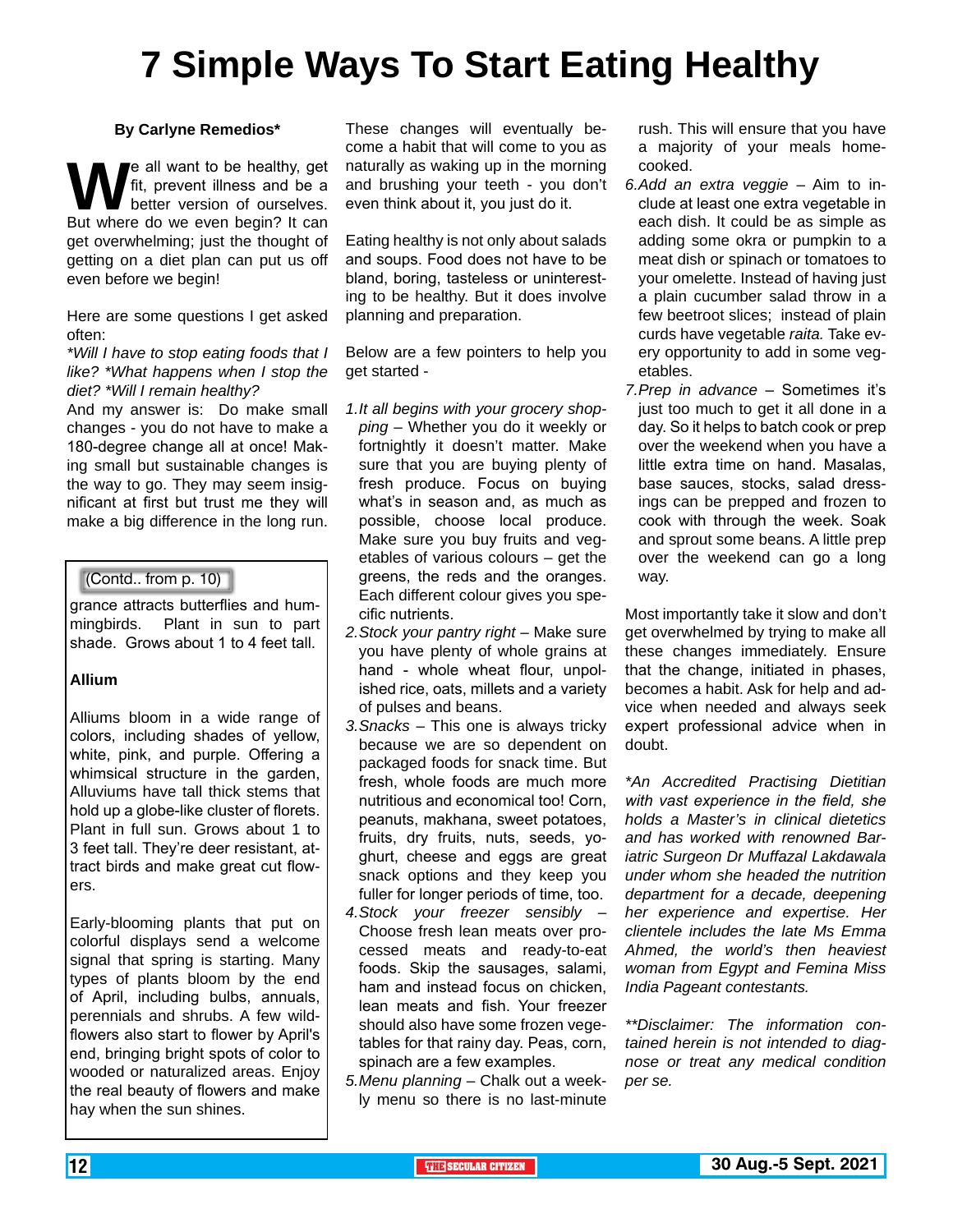"Now, come with me to the next room," said the officer.

In the room was a steel bed with a white sheet. The police officer lifted the sheet. "Do you know this man?"

She gazed with horror.

"Lady, this is a murdered man – stabbed nine times. We are looking for the killer and waiting for anyone to claim the body."

The same red beard now looked dull and almost ridiculous on the dead man's face, thought Marian in a state of shock."

#### **Inviting Proposals for MBBS Doctor - BRIDES** FI150087 Age 35

FI150403 Age 32 FI160524 Age 33 FI220610 Age 33 FI150672 Age 39 FI161042 Age 32 FI151410 Age 29 FI172055 Age 33 FI221599 Age 34 FI171755 Age 30 FI151765 Age 29 FI161797 Age 35 FI161821 Age 30 FI151894 Age 30 FI171925 Age 30 FI151954 Age 27 FI151980 Age 28 FI152024 Age 29 FI162033 Age 32 FI152087 Age 29 FI222137 Age 40 FI152140 Age 40 FI142282 Age 29 FI152487 Age 32 FI172517 Age 30 FI152642 Age 38 FI162729 Age 28

Their further profile, photos and contacts are available. contact : **Royal Christian Family, Tel: +91- 9820485389 / 9820473103**



#### **Ingredients:**

2 cups rice flour 1/2 tsp salt 3 cups grated coconut 2 cups powdered jaggery 2 tsp powdered green cardamom 5 tsp ghee

#### **Method:**

#### Step 1:

 To prepare this recipe, take a pan and add grated coconut in it. Now, take another pan and add 1 cup water in it. Bring it to a boil. Then, add jaggery and allow it to dissolve. When the jaggery mixture starts to thicken, add the roasted coconut.

#### Sten 2:

 Mix well and bring the flame to medium-high. Then, add cardamom powder and stir well. After a few seconds, turn off the flame, remove and keep the mixture aside. Now to prepare the dough, add rice flour in a bowl and add some hot water in it. Add sesame oil and salt.

#### Step 3:

 Stir the mixture till it is free of lumps. The dough should not be too tight. Now, take a portion of the dough and with the help of a rolling pin, shape them into small cups. Add a spoonful of the coconut-jaggery filling and close the edges of the dough by using your hands. Cover and then steam cook the modaks until done. Once done, transfer these little delights on a serving plate. Serve!



#### *SUITE SECULAR CITIZEN*

News items, Articles, Stories, Opinions, interviews, Poems, etc. may be sent in -

on WhatsApp: +91 9820485389

Via Email: secular@sezariworld.com news@sezariworld.com seculardivo@gmail.com

by Post **The Secular Citizen** 99, Perin Nariman Street, 1st Floor, Fort, Mumbai 400001

**Promote your products and services. Find new clients**

*Advertise in*

**WHEE SECULAR CITIZEN** 

*Contact:* **Tel.: +91 9820485389 / 9820473103** Email: secular@sezariworld.com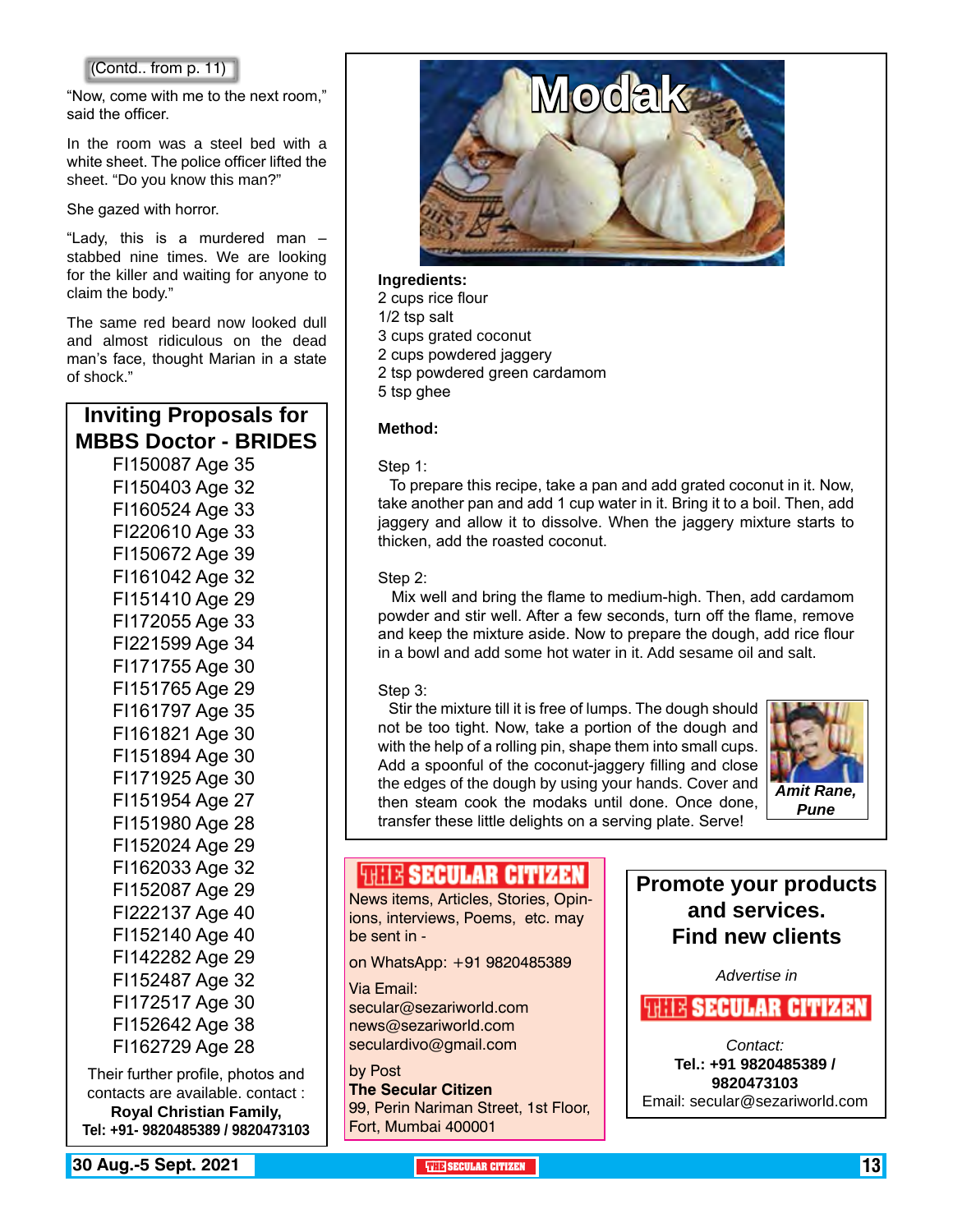A very poor woman called a radio station asking for help from God. An atheist who was also listening to this radio programme, decided to make fun of the woman. He got the woman's address from the radio station and told his secretary to carry a large amount of foodstuff to the woman. However, he gave the following instruction, "When the woman asks who sent the food, tell her that it's from the devil.''

 When the secretary arrived at the woman's house, the woman was happy and grateful for the help she received. She started putting the food packets inside her small house. The secretary then asked her, "Don't you want to know who sent the food?''

 The woman replied, ''No, I don't care because when God orders, even the devil obeys!"

— Jubel D'Cruz

#### \*\*\*\*\*

#### *A man goes down on his knees and proposes to her..*

Marry Me... and Make me the Happiest Man in the World Looking bewildered she replied

You want Both !!!??

#### \*\*\*\*\*

Wife: I have changed my mind Husband: Is it working now? \*\*\*\*\*

Difference between "Facebook" and "Whatsapp" conversation :

#### **On "Whatsapp" -**

Wife : Kab se wait kar rahi hoon. Ghar kab aa rahe ho, Loafer? Husband : Abhi kuchh pataa nahi. Dimaag mat chaato. Jab dekho pareshaan karti rehti ho.

#### **On "FaceBook" -**

Wife : Dear when will you be back? You are the best husband in the world. Miss you. Come back soon. (Status liked by 50 of her friends)

Husband : Thanks for being there always. So lucky to have a wonderful wife like you. Will be back soon honey. (Status liked by 75 friends, including sister-in-law & mother-inlaw) Dow din se mera Kya hoga? \*\*\*\*\*

Husband & Wife dono market gaye



to Ek Ladki ne HELLO kiya.. Wife:"kaun thi wo ?? Husband:"Tum plz dimag kharab mat karo,.. . abhi usko bhi batana hai ki tum kaun ho..!! \*\*\*\*\*

Husband: Have you heard of King Akbar? Wife: Yes, what about him? Husband: He had three wives. Wife: So?? Husband: That means I can marry

two more times? Wife: Have you heard of Draupadi

!!!???

Husband: I was just kidding dear!!!! You take things too seriously!!!! \*\*\*\*\*

- Wife joins english speaking class. After few days.
- Wife : Welcome home darling. Husband : I m so tired today. Wife : Ok. Rest in Peace. \*\*\*\*\*

A woman sued a reputed Hospital, saying that after her husband had surgery there, he lost all interest in her.

A hospital spokesman replied: "He was admitted for cataract surgery. All we did was just correct his eyesight." \*\*\*\*\*

Some parents got letters from the principal of the school that their children were behaving like animals.. One parent wrote back...

Sir,

You expect our children to... Wake up like roosters Carry bags like donkeys Run to the school like deers Work hard like ants Copy from the blackboard like monkeys

Be quiet as fish

And after all this you are surprised they behave like animals??? \*\*\*\*\*

Some parents got letters from the principal of the school that their children were behaving like animals.. One parent wrote back... Sir,

You expect our children to... Wake up like roosters Carry bags like donkeys Run to the school like deers Work hard like ants Copy from the blackboard like monkeys Be quiet as fish And after all this you are surprised they behave like animals??? \*\*\*\*\* In the class teacher said Teacher: "The first person to answer

my question will go home early" Santa threw the bag outside Teacher asked: Whose bag is that??? Santa answered:It's mine... i am going home bye..bye... Teacher:!!!!

\*\*\*\*\*

TEACHER: George Washington not only chopped down his father's cherry tree, but also admitted it. Now, Louie, do you know why his father didn't punish him? LOUIS: Because George still had the axe in his hand......

\*\*\*\*\*

- Husband: I found Aladin's lamp today.
- Wife: wow, what did u ask for darling??
- Husband: I asked him to increase your brain ten times..
- Wife: oh..jaan..love you so much.. Did he do that??
- Husband: He laughed and said multiplication doesn't apply on zero. \*\*\*\*\*

Shocking Introduction at a party... One man to another: Meet my wife tanya ..

2nd one : ya, I know her.

1st one : how..?

- 2nd one : we were caught many a times sleeping together.
- 1st one : Wat??? Angrily.. What the hell you are talking..??
- 2nd one : during lectures in science & history classes. We were classmates.

\*\*\*\*\*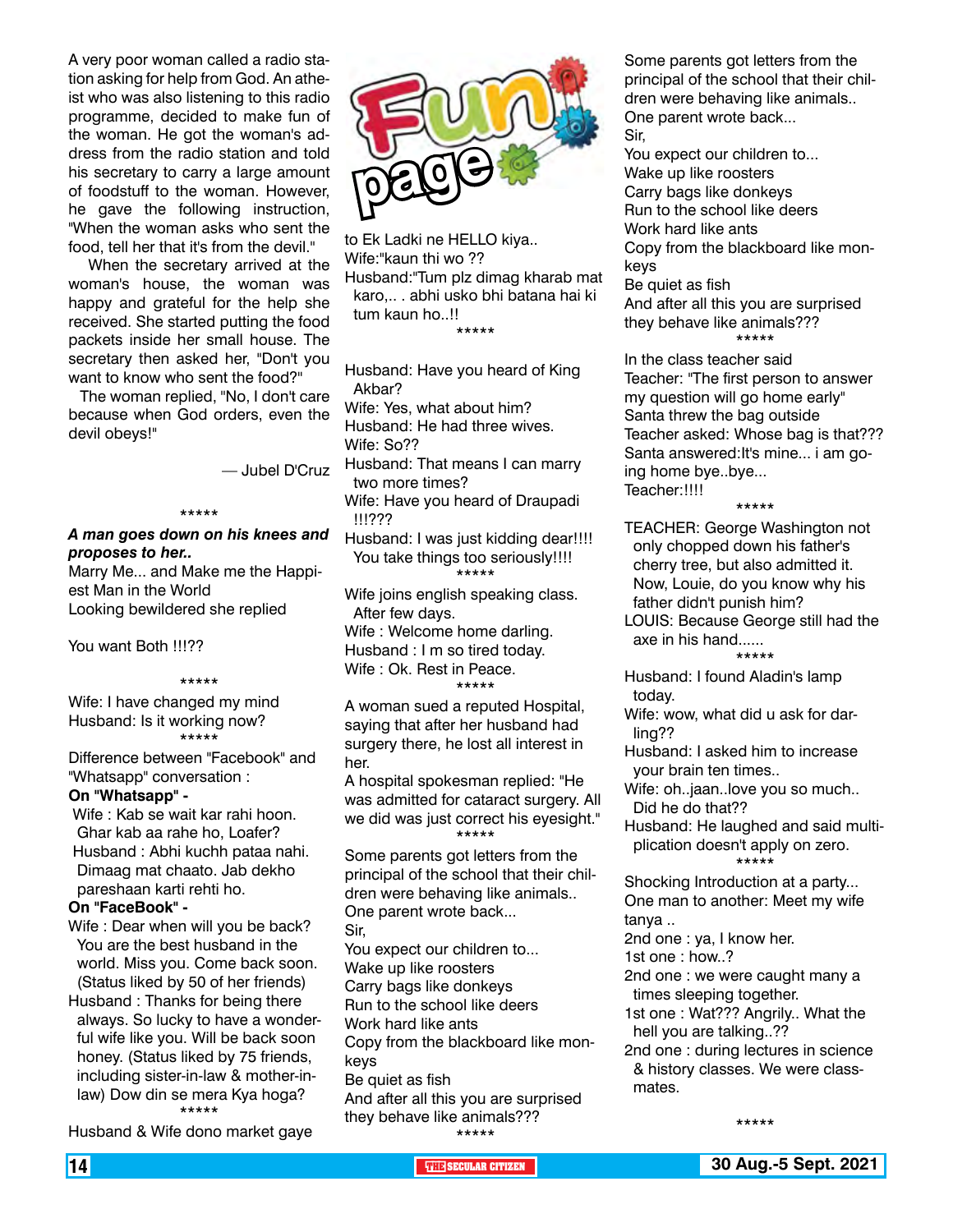## **Mangalore builder philonthropist Felix Albuquerque passes away**

#### **-Ivan Saldanha-Shet.**

The builders and real estate promoters and a wide<br>
cross section of citizens of<br>
Mangalore, were stunned at the tate promoters and a wide cross section of citizens of passing away of Felix Albuquerque on the morning of August 14, 2021, His last rights on August 16, 2021, at Rosario Cathedral was attended by hundreds of people and the city's who's who, three bishops participated with heavy hearts amid strict Covid protocols. He has been fighting for life in the hospital with a head injury sustained in a fall at his residence a few months ago on May 21 and sadly did not win the race - he was 67 years, born in 1954. He leaves behind his wife

Louella, daughter Anisha/Nikil, mother Greta and Granddaughter Talia, brother Edward and many of the family and a host of friends. His 95-year-old mother, Greta, is inconsolable.

Well known Felix, (John Joseph), unassuming, smiling, kind and helpful pleasant person of the city, an erudite and knowledgeable personality, bears the name of his illustrious grandfather who is credited with developing the largest tile factory of the time at Bolar. The son of late Noel Albuquerque who was for long the key person in the running of his elder brother Cyril's tile factory at Bolar, the centre of patriotic activity prior to independence which was visited by Nehru among other prominent leaders then. On Independence day August 15, 1947, the factory grounds was a hub of celebration for the people of Mangalore, Hoige Bazar being the heart of the port town of the 1940s

Felix endeared himself to the city developers/builders and public, was a member of CREDAI (Confederation of Real Estate Developers' Associations of India (CREDAI) is an all India body



incorporated mainly to frame rules & regulations, safe guards and look after the interests of the building industry, is responsible for communicating with Government Agencies, Trade Bodies and other authorities on issues directly affecting the sector) he later was its President too. He was a consultant on several matters for development of the city. He has dedicated his services to the Christian community and people oriented services. He was particularly close to the Emeritus Bishop of Mangalore. He was inducted to the advisory body of the Diocese of Man-

galore and several prestigious institutions like Fr. Muller's Charitable Hospital, St Joseph's Engineering College and many more. His services to the Diocese of Mangalore, Udupi and Shimoga were praised. In his mid 20s he was incorporated into the Rosario Cathedral Council, was Vice President for four terms. The extended Albuquerque family is well known for their contributions to the city, region and church, many of its members are active in good works even now.

To borrow good words of an eminent person of the city, Gerard Colaco, Felix's friend of younger days who delivered a moving Eulogy, " What can you say about a

67-year-old man who died? That he was boyish and handsome. And good at what he did. That he loved life and work. And fun, laughter, friendship. And trees and plants and monsoon showers. And homemade wine. And family. And community. And humanity." Felix was someone who never lost faith, never abandoned hope, rarely lost composure, and, above all, never forgot how to smile. His ready, radiant smile was his most distinguishing feature, a permanent signature to a warm welcoming and large heart

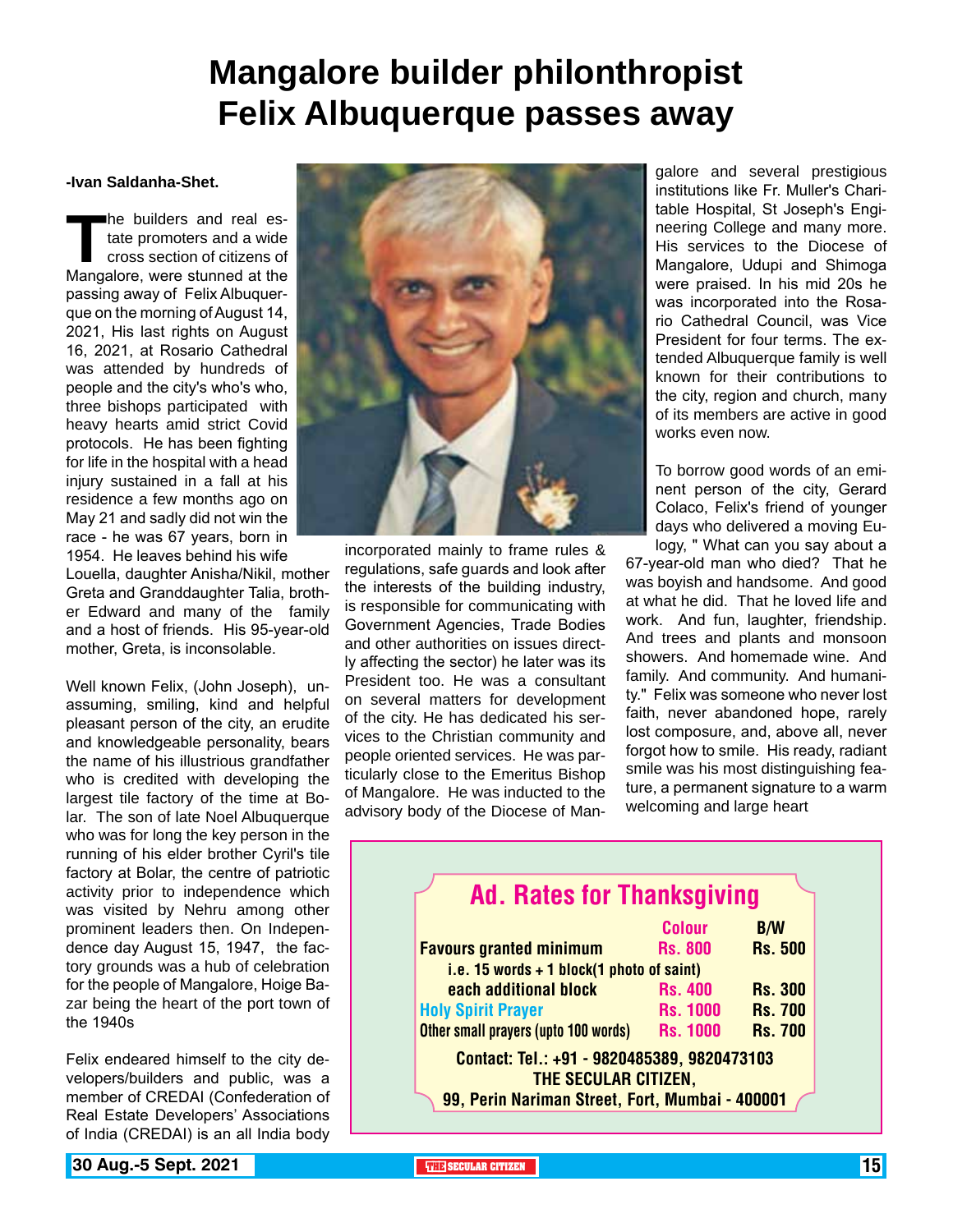# **Royal Christian Family MATRIMONIALS - GROOMS**

**7226. CANADA :** Canadian Citizen Mangalorean Roman Catholic Bachelor, (Born in August 1990), Ht. 5' 4", Wt. 59 kgs, Fair Complexion, Edn. M.Sc., in Environmental Science and in Energy Management postgraduate degrees from the University of Toronto. Working for a reputed company as Energy Management Analyst in Totonto. Contact email : francisper@gmail.com

**7165. MUMBAI :**Goan Roman Catholic Bachelor, (Born in October 1979 ) Ht. 5' 9", Wt. 63 kgs, Fair, Edn. B.Com., Post Graduation in Supply chain & Ship Management, working as an E-commerce online support. Contact email : examiner4@yahoo.com

**7164. MANGALORE :** Mangalorean Roman Catholic Bachelor, (Born in May 1984 ) Ht. 5' 9", Wt. 65 kgs, Fair, Edn. ITI Course, working as a Techincian. Contact email :

rajesh.dsz15@gmail.com

**7185. MUMBAI :** Goan Roman Catholic Bachelor, (Born in October 1984) Ht. 5' 10", Wt. 72 kgs, Wheatish Complexion, Edn. B.Com. working for Bank. Contact email : shaun.neo00.outlook.com

**7159. MUMBAI :** Roman Catholic Bachelor, (Born in September 1982 ) Ht. 5' 5", Wt. 65 kgs, Ethical, Healthy, Simple, Sober, Wheatish, B.E. Software Engineer, works @ Mumbai, 9224335003,

mariosofttech@gmail.com seeks matrimonial alliance from Mumbai based Catholic Spinster. Please exchange relevant information.

**7155. MUMBAI :** Goan Roman Catholic Bachelor, (Born in March 1980) Ht. 5' 4", Wt. 67 kgs, Wheatish Complexion, Edn.12th std., having own business asm well settled. Contact email : mendoncajeson@gmail.com

**7152. MUMBAI :** Mangalorean Roman Catholic Bachelor, (Born in

#### **Important Notice**

Telephone no. of candidate will be printed only with the consent of members. For Tel. Nos. Please contact: +91- 9820473103 / 9820485389 or Email : royalchristianfamily@gmail.com

December 1989) Ht. 6', Wt. 70 kgs, Fair Complexion, Edn. B.Com., having business. Contact email : emi\_dalmeida@yahoo.com

**7151. MUMBAI :** Goan Roman Catholic Bachelor, (Born in May 1990) Ht. 5' 8", Wt. 65 kgs, Wheatish Complexion, Edn. Masters in Marketing, Working as a Asst. Marketing Executive. Contact email : emanuelfindz90@gmail.com

**7221. MUMBAI :** Mangalorean Roman Catholic Bachelor, (Born in May 1985), Ht. 5' 7", Wt. 72 kgs, Wheatish Complexion, Edn. B.Com., working in a Oil rig. Contact email :

renithamas@yahoo.co.in

**7150. POONA: East Indian RC Divor**cee, (Born in November 1960) Ht. 5' 10", Wt. 69 kgs, Wheatish Complexion, Edn. Graduate Engineer from CWIT University of Pune, working as an Engineer. Contact email : joeskf@gmail.com

**5996.MUMBAI :** RC Bachelor (Born in November 1974) / 5'8", B.E., working in Senior position reputed IT firm. Seeks alliance from R.C. spinster educated good family background Pl. reply with photograph and details to keithcardozo@hotmail.com OR 9820338755

**6198. MUMBAI :** Mangalorean Roman Catholic (Born in October 1969), Ht. 5' 10", Edn. B.Com., good personality, hailing from God fearing, cultured family, issueless, divorcee by mutual consent, working for Cruise Liner in U.S.A., as Security Supervisor, well settled in Mumbai, Seeks suitable match. Contact email :

dsouzamalcolmneil@gmail.com. Phone/SMS 09480157258.

**6424. MUMBAI :** East Indian Roman Catholic Bachelor, (Born in October 1991), Ht. 5' 11", Wt. 65 kgs, Fair Complexion, Edn. B.Com., well employed, working as Sr. Customer Care Executive. Con-

#### To Place Your Matrimonial Advertisement Call: +91 - 9820485389 or 9820473103

Check your email at least once a week.

Members are requested to inform us when they are settled, so that publication of their details can be discontinued.

tact email : gerardd754@gmail.com, Mob:9594766322 / 9930620943 **6485. MUMBAI:** North Indian R.C. Bachelor, (Born in October 1974), Ht. 5' 7", Wt. 75 kgs, Wheatish Complexion, Edn. B.Com., working for an MNC in Mumbai as Back Office Executive. Contact email : awr88@rediffmail.com **6228. MUMBAI :** Mangalorean Roman Catholic Bachelor (Born in December 1972). Ht. 5' 8", Wt. 65 kgs., Wheatish Complexion, Edn. S.S.C. A/C Tech. Course, working as a A/C. Technician in Voltas. Contact email : lawrencedias321@gmail.com / Mob: 8291056939

**6172. MUMBAI :** Goan Roman Catholic Bachelor, (Born in February 1978), Ht. 5' 9", Wt. 86 kgs, Wheatish Complexion, Edn. M.Com., Position : Financial Consultant. Seeks a alliance from RC graduate/pst graduate spinster. Contact email:

raceangelreb@yahoo.in

**6508. MUMBAI :** Mangalorean Roman Catholic Bachelor (Born in October 1986), Ht. 5' 10", Wt. 80 kgs, Fair Complexion, Edn. B.E.. working as a Asst. Manager in German Company. Seeks a tall, well educated homely Mangalorean girl. Contact email : colind.3010@gmail.com

**6434. MUMBAI :** East Indian Roman Catholic Bachelor, (Born in November 1978), Ht. 5' 5", Wt. 50 kgs, Fair Complexion, Edn.MD, MS., Doctor by profession. Contact email : rayanvincent@rediffmail.com

**6573. VALSAD :** Goan / Mangalorean Roman Catholic Bachelor, (Born in February 1986), Ht. 5' 5", Wt. 68 kgs, Fair Complexion, Edn. B.E. Mechanical, working as a project engineer in **SAUDI ARABIA** seeks a well qulified girl from a good family background. Contact email : ian.roshan.dsouza@gmail.com

**If not settled within a year, renew your membership atleast two months in advance to continue the service uninterrupted.**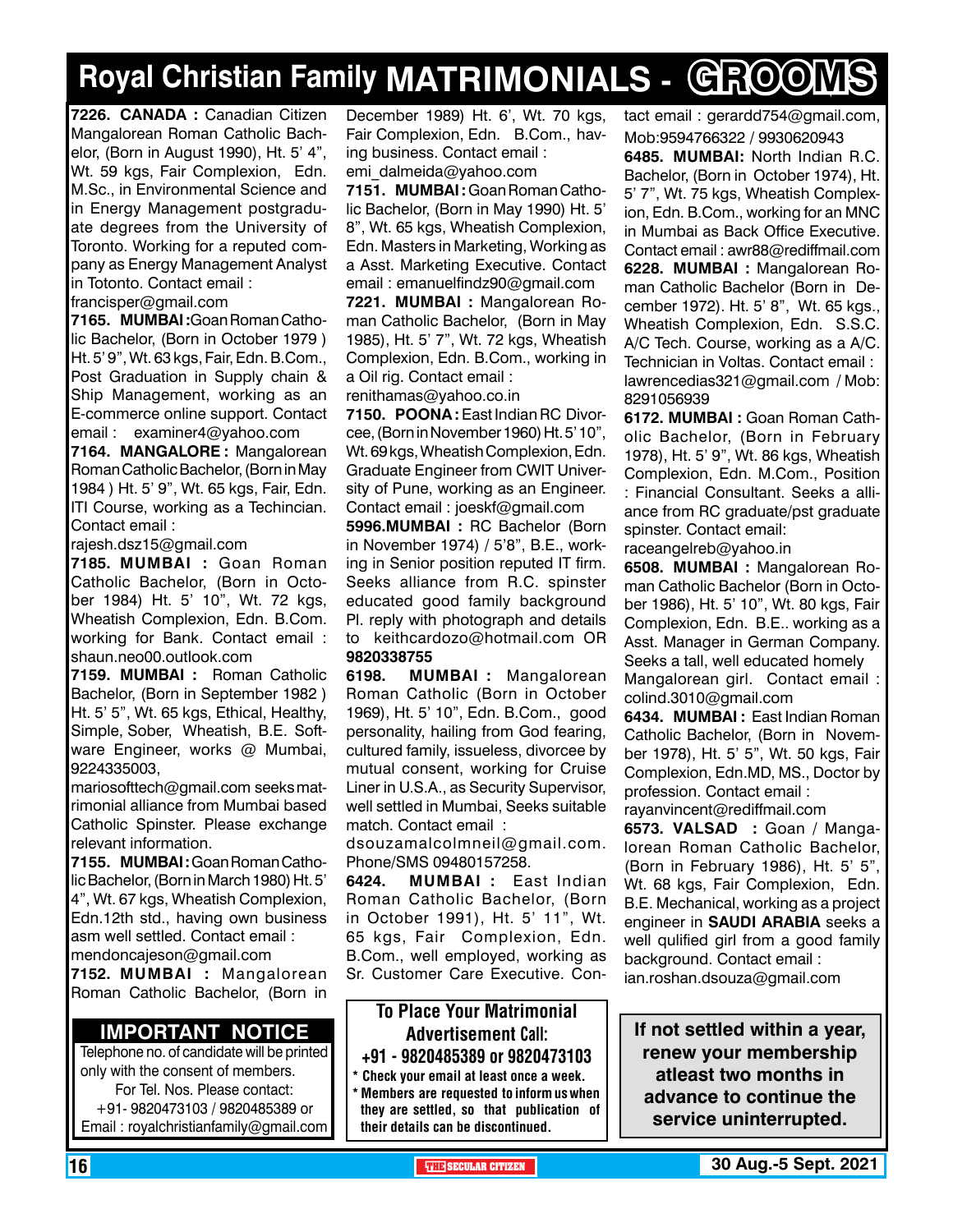# **Royal Christian Family MATRIMONIALS - BRIDES**

**7245. BANGALORE :** Gujarati Roman Catholic Spinster, (Born in April 1985), Only Child, Ht. 5', Wt. 43 kgs, Wheatish Complexion, Edn.  $10 + 3$ , Architect in German Company. Contact email :

pmcandy1957@gmail.com

**7234. MANGALORE :** Mangalorean Roman Catholic Spinster, (Born in November 1993), Ht. 5' 4", Wt. 60 kgs, Fair Complexion, Edn. MBBS, MD (ongoing), Doctor by profession. Contact email :

samaddy2013@gmail.com

**7244. MUMBAI :** Goan Roman Catholic Spinster, (Born in August 1992), Ht. 5' 4", Wt. 54 kgs, Wheatish Complexion, Edn. M.Com., Chatatered Accountant, working in one of the Top Five reputed companies in Mumbai. Contact email : fionadesouza18@gmail.com **7199. BANGALORE :** Mangalorean Roman Catholic Spinster, (Born in January 1990), Ht. 5' 2", Wt. 53 kgs, Fair Complexion, Edn. Master's in Mass Communications (NTU, Singapore) working as a Senior Manager of Corporate Communications in **SINGAPORE**. Contact email : mafern.2121@gmail.com

**7243. NEW ZEALAND :** East Indian Roman Catholic Spinster, (Born in December 1996), Ht. 5' 8", Wt. 60 kgs, Fair Complexion, Edn. B.Sc., Nursing, Profession : Staff Nurse. Ready to settle in New Zealand. Contact email : sales@nomaplastechind.in

**7182. MUMBAI :** Mangalorean Roman Catholic Spinster, (Born in October 1992), Ht. 5' 4", Wt. 72 kgs, Wheatish Complexion, Edn. B.Com., C.A., working as Asst. Manager in TATA Company. Contact : email : matrimonialp27@gmail.com

**7214. MUMBAI :** Goan Roman Catholic Spinster, (Born in October 1986), Ht. 5' 4", Wt. 52 kgs, Fair Complexion, Edn. CA CFA Ms Finance M.Com., working as a Senior Manager. Contact email : frfernandes020@gmail.com

**Royal Christian Family Helps In Choosing The Right Life-Partner Serving Since 41 Years** **7160. MUMBAI :** Mangalorean Roman Catholic Spinster, (Born in September 1988), Ht. 5' 7", Fair Complexion, Edn. BMS, working as a Senior Merchandiser in a Global Retail Company in Dubai. Contact email : prislobo10@gmail.com

**7128. MUMBAI :** Affluent business family R.C. East Indian Spinster, (Born in 12-04-1988), Ht. 5' 2", very beautiful and pretty. Edn. MS General Surgeon, Doctor by profession. Contact email : drvd2019@gmail.com

**7126. U.S.A. :** Mangalorean Roman Catholic Spinster, (Born in January 1992) from Mumbai, Ht. 5' 7", Wt. 60 kgs, Fair Complexion, Edn. B.E. (Computers) from Mumbai, M.S. (Information Systems) from US. Possesses H1B visa and is working as a Technical Analyst with an MNC in USA. Contact email : wilfyjoy1315@gmail.com or call +91 98603 02527 / + 91 9970172527 **7208. MUMBAI :** Goan Roman Catholic Spinster, (Born in March 1987), Ht. 5' 4", Wt. 78 kgs, Wheatish Complexion, Edn. BE, IT, working as Product Marketing for an e-commerce beauty Company. Contact email : temp123fab@gmail.com

**7219. MUMBAI :** Mangalorean Born Again Spinster, (Born in October 1993), Ht. 5' 8", Wt. 61 kgs, Fair Complexion, Edn. Post Graduate Diploma in Human Resources, working as a HR in MNC. Seeks only Born Again Bachelor. Contact email :

gladfer\_9@yahoo.com

**7060. MUMBAI :** East Indian Roman Catholic Spinster, (Born in February 1983), Ht. 5' 4", Wt. 50 kgs, Wheatish Complexion, Edn. B.Com., Diploma in Finance from NMIMS, Diploma in B, Self employed. Contact email : vianneyde2k@yahoo.com

**7201. MUMBAI :** Mangalorean Roman Catholic Spinster, (Born in November 1992), Ht. 5' 8", Wt. 55 kgs, Fair Complexion, Edn. B.E. in Electronics & Com. working as a Business Analyst. Contact email :

ggd\_oman@yahoo.com

**7058. MUMBAI :** Goan Roman Catholic Spinster, (Born in September 1987), Ht. 5' 3", Wt. 55 kgs, Wheatish Complexion, Edn. B.Com., working back office. Contact email :

venita fernandes@rediffmail.com **7198. MUMBAI :** Mangalorean Roman Catholic Spinster, (Born in January 1994), Ht. 5' 4", Wt. 52 kgs, Fair Complexion, smart and good looking, Edn. MBA, PGDM, working as a Financial Analyst, Amazon. Contact email : nicmacjac@gmail.com

**6871 MUMBAI :** Goan Roman Catholic Spinster, (Born in January 1989), Ht. 5' 3", Wt. 56 kgs, Wheatish Complexion, Edn. M.A. Teacher by profession. Contact email :

andreaandrade310@gmail.com

**7166 MUMBAI :** Mangalorean Christian Parents seek alliance for their daughter, (Born in May 1992), Ht. 5'4", having completed her BCAF, presently working with MNC in Mumb ai. Contact email :

ste004ffy@yahoo.in

**7064. MUMBAI :** Goan Roman Catholic Spinster, (Born in May 1988), Ht. 5' 2", Wt. 50 kgs, Wheatish Complexion, Edn. MBA, working for Private Company as an Accounts Executive. Contact email : cecrc19@gmail.com **7162 MUMBAI :** Mangalorean

Roman Catholic Spinster, (Born in September 1993), Ht. 5'5", Wt. 58 kgs, Wheatish Complexion, Edn. B.A., working as a Secretary. Contact email : t.banze@rediffmail.com

**7158 MUMBAI :** Mangalorean Roman Catholic Spinster, (Born in August 1986), Ht. 5'1", Wt. 64 kgs, Wheatish Complexion, Edn. B.A., working as a Patient Care Manager. Contact email : ceciliacookie@gmail.com

**Registered members can publish their ad in all the 50 issues in a year for Rs. 8000 only.**

If you wish to publish your matrimonial classified advertisement in all the 50 issues in a year, you can do so for an amount of Rs. 8000 only.

To Place Your Matrimonial Advertisement Call:

+91 - 9820485389 or 9820473103

\* Check your email at least once a week. \* Members are requested to inform us when they are settled, so that publication of their details can be discontinued.

**30 Aug.-5 Sept. 2021 THE SECULAR CITIZEN** 17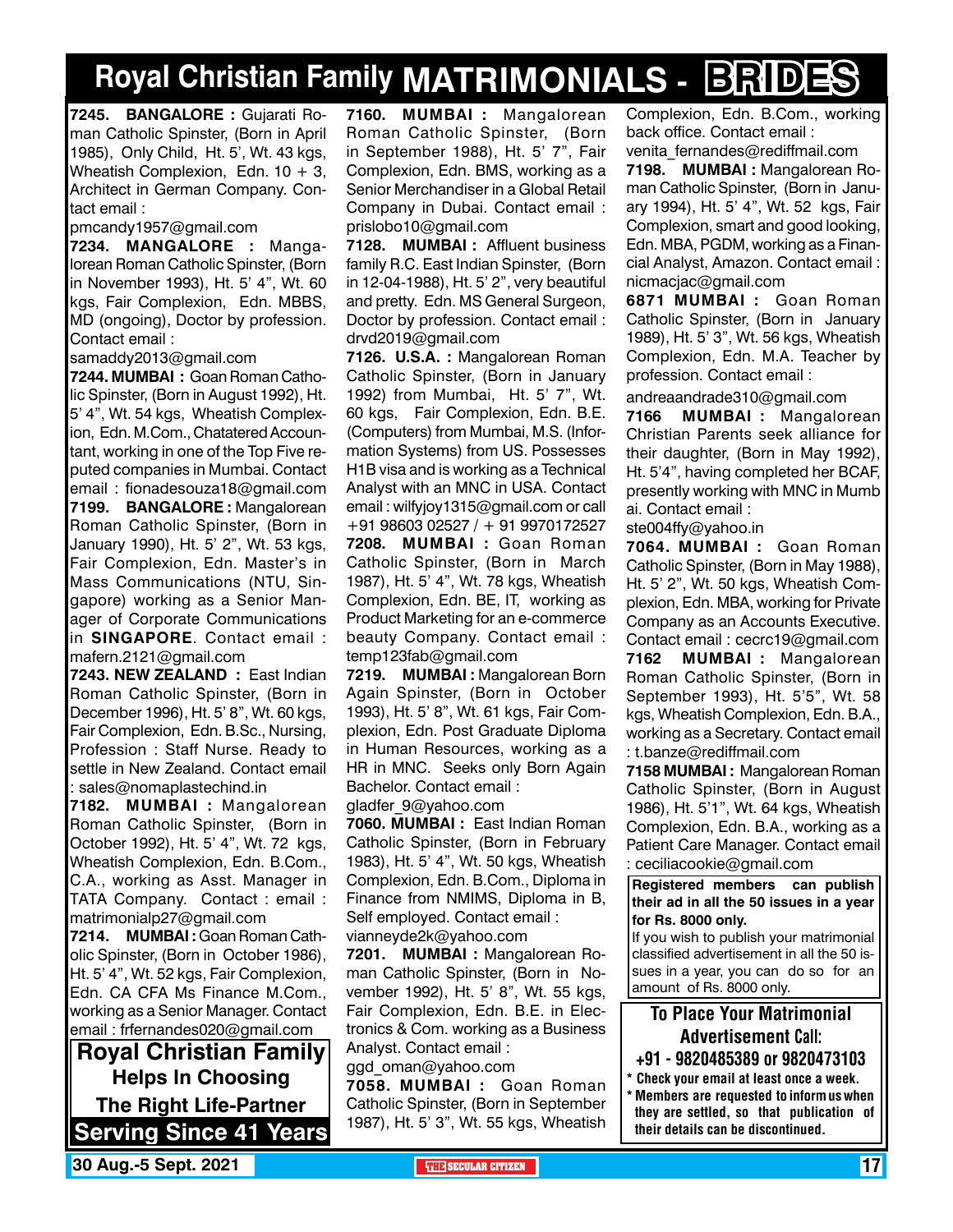## **Inviting Proposals for USA Settled Indian Christian Brides and Grooms**

#### **Grooms**

MU291119 - Age 34, Edn. MBA., PG. MU111311 - Age 33, Edn. BE (IT) MU121586 - Age 50, Edn. M. Eng. MU311596 - Age 43, Edn. B.Sc., MU221671 - Age 35, Edn. ME., M.Tech. MS MU231795 - Age 42, Edn. MBA, PG., MS MU111888 - Age 35, Edn. Masters )IT) MU412052 - Age 30, Edn. ME., M.Tech. MU222121 - Age 32, Edn. M.Phil., Neu.Sc. MU112144 - Age 34, Edn. BE., B.Tech., MU212208 - Age 41, Edn. BE., B.Tech., MU332212 - Age 31, Edn. BE., B.Tech., (IT) MU212277 - Age 30. Edn. M.Sc., Masters MU332283 - Age 33. Edn. BE., (IT) MU122288 - Age 32. Edn. Masters. BE., MU142503 - Age 40 Edn. M.Sc., MU122509 - Age 36. Edn. MD., MS., (IT) MU112929 - Age 35. Edn. M.Sc., MU112936 - Age 30. Edn. ME., M.Tech., MS

#### **Brides**

FU322205 - Age 30, Edn. M.Pharma.Mastrs FU112233 - Age 29, Edn. ME., M.Tech. FU232338 - Age 28, Edn. B.Sc., FU211009 - Age 32, Edn. BE., B.Tech. (IT) FU321130 - Age 36, Edn. MA., MBA. FU221208 - Age 32, Edn. M.Sc., Medical FU311427 - Age 35, Edn. MBA., PG., BE. FU221435 - Age 31, Edn. MD., MS. FU231576 - Age 29, Edn. Masters, MS., FU132065 - Age 29, Edn. M.Sc., FU332561 - Age 28, Edn. B.E., B.Tech., FU112658 - Age 27, Edn. M.Phil / Ph.D., FU122697 - Age 29, Edn. M.Sc., Computer FU142755 - Age 28, Edn. MD., MS., FU122970 - Age 29, Edn. ME., M.Tech., MS FU333045 - Age 26, Edn. Degree in Medical

Their profile, photos and contacts are available at Royal Christian Family

Those willing to settle in USA after marriage can contact : **Royal Christian Family, Tel.: +91 - 9820485389 / 9820473103**

# **Inviting Proposals for CANADA Settled Indian Christian Brides & Grooms**

#### **Grooms**

MC310508 - Age 39, Edn. BE/B.Tech. MC350723 - Age 34, Edn. B.Sc., Chef MC021335 - Age 46, Edn. BE/B.Tech. MC401574 - Age 30, Edn. BHMS/BAMS MC491764 - Age 31, Edn. MBA PGDM MC052036 - Age 32, Edn. BE/B Tech. IT MC192449 - Age 48, Edn. CA, CPA, CGA MC182574 - Age 34, Edn. BHMS/BAMS MC282592 - Age 34, Edn. BE/B Tech. IT MC152634 - Age 35, Edn. B Com. Banker MC172944 - Age 33, Edn. MBA PGDM MC112951 - Age 30, Edn. M Sc., EM

#### **Brides**

FC222510 - Age 30, Edn. MBA PGDM FC341589 - Age 29, Edn. BE/B Tech.IT. MBA FC171624 - Age 29, Edn. BE/B Tech FC211590 - Age 30, Edn. MBA PGDM FC172191 - Age 28, Edn. B.A. B.ED FC112265 - Age 28, Edn. BA FC152266 - Age 28, Edn. MA., HR FC152344 - Age 27, Edn. B Com FC162750 - Age 26, Edn. MBA PGDM FC260690 - Age 32, Edn. M.Sc., FC310734 - Age 47, Edn. MBA PGDM FC330899 - Age 32, Edn. M Sc FC321665 - Age 31, Edn. BCA/BCS FC192735 - Age 34, Edn. B Com FC162752 - Age 37, Edn. MA FC122963 - Age 35, Edn. BSc., Nursing

All are well-placed and holding good positions in Canada.

Their further profile, photos and contacts are available at Royal Christian Family

Those willing to settle in Canada after marriage can contact : **Royal Christian Family,** 

**Tel.: +91 - 9820485389 / 9820473103**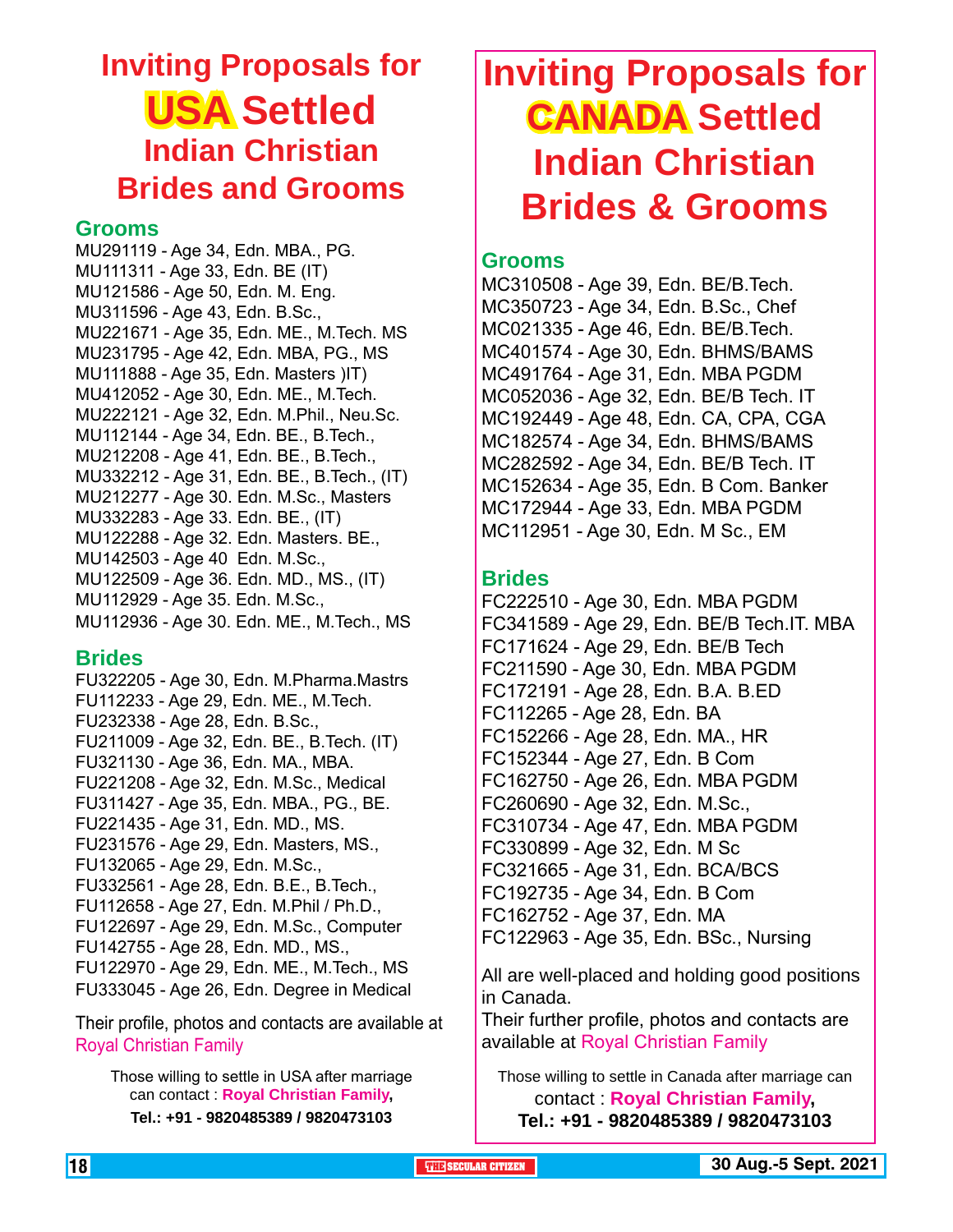

**19 Aug.-5 Sept. 2021 The Security of the Security of The Security of The Security of The Security of The Security of The Security of The Security of The Security of The Security of The Security of The Security of The Se**